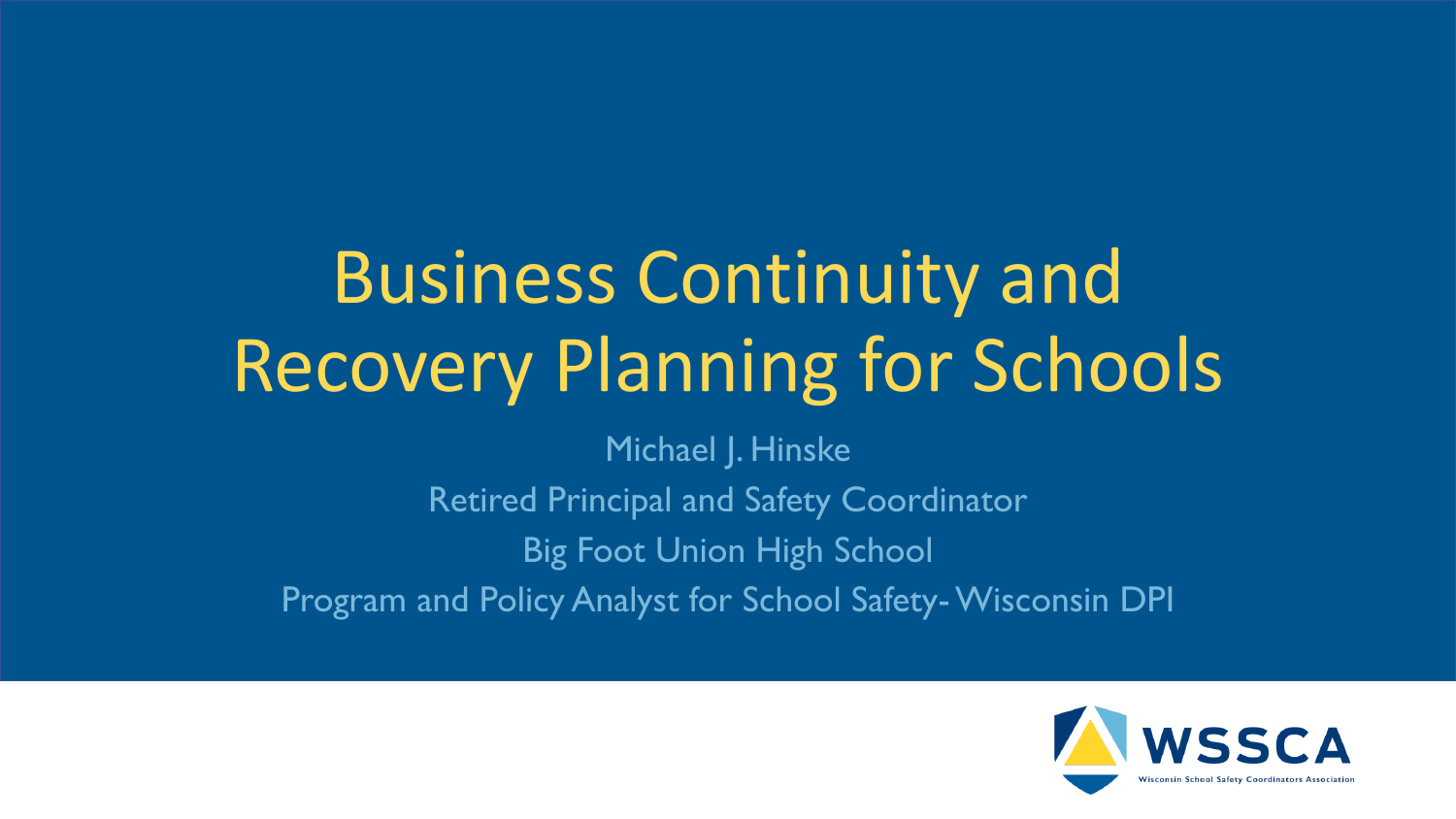## ABOUT **WSSCA**

#### Wisconsin School Safety Coordinators Association

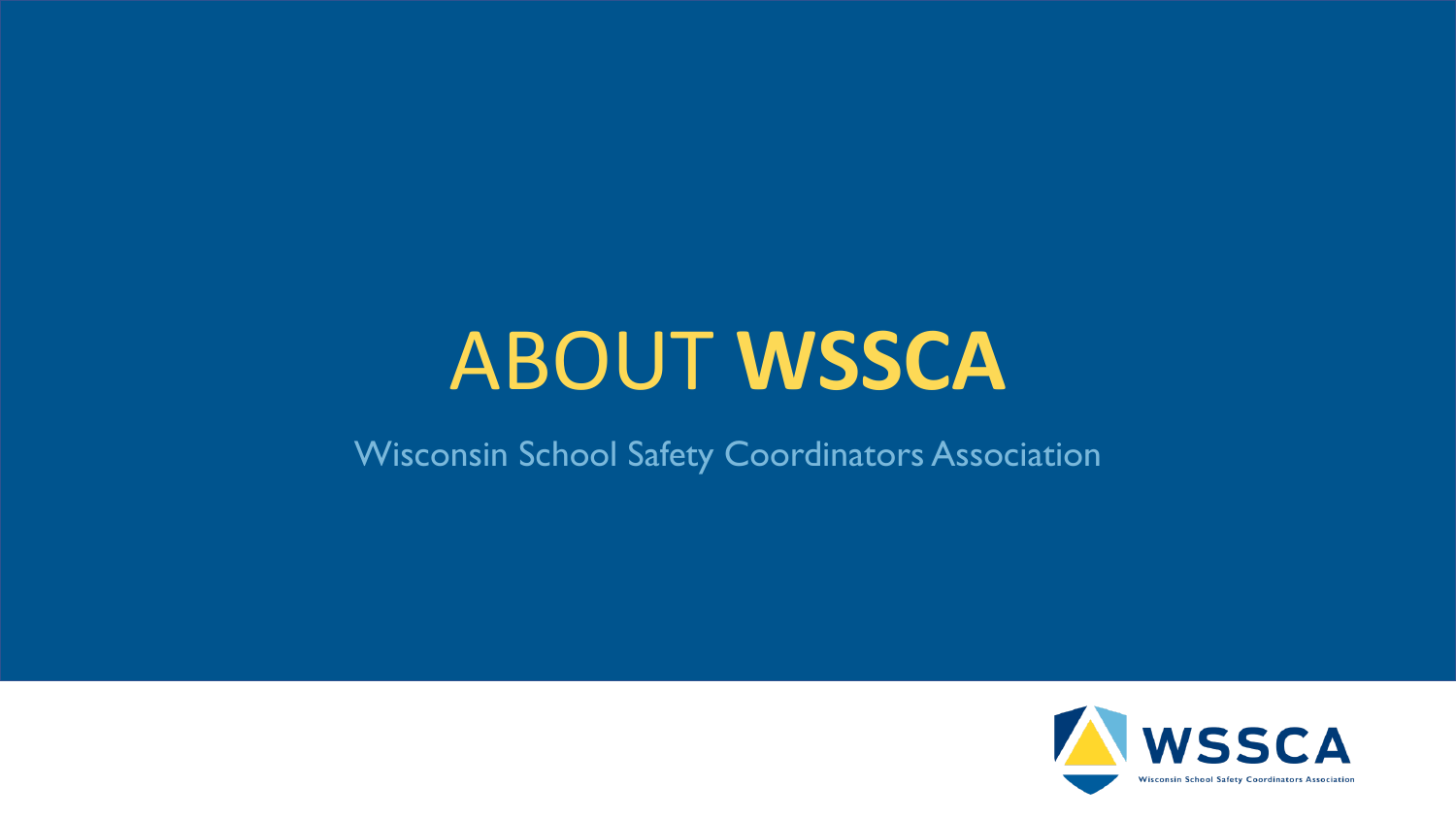#### WHO WE ARE + WHAT WE DO

- A group of professionals dedicated to improving security, safety and health of Wisconsin schools
- We give members tools, training and support through:
	- School Assessment program
	- School Safety Certification program
	- Annual conference
	- Year-round local and virtual classes
	- A library of digital resources at wssca.org.



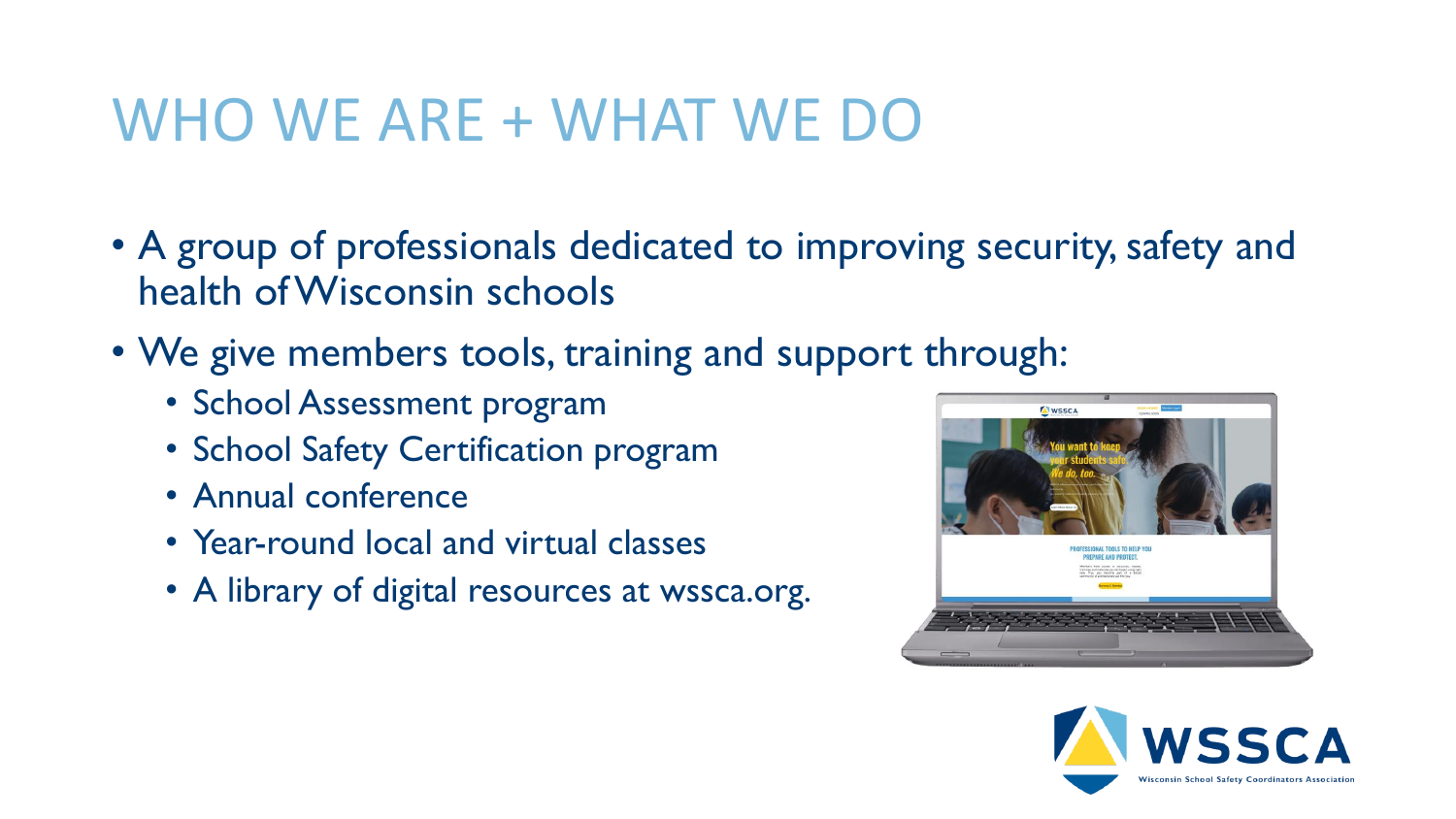## BECOME A **WSSCA** MEMBER

- We help our members:
	- Get connected with peers and colleagues state-wide
	- Stay current and compliant
	- Access resources they need to keep schools safe
- Annual district or corporate memberships
- Join at WSSCA.ORG/join

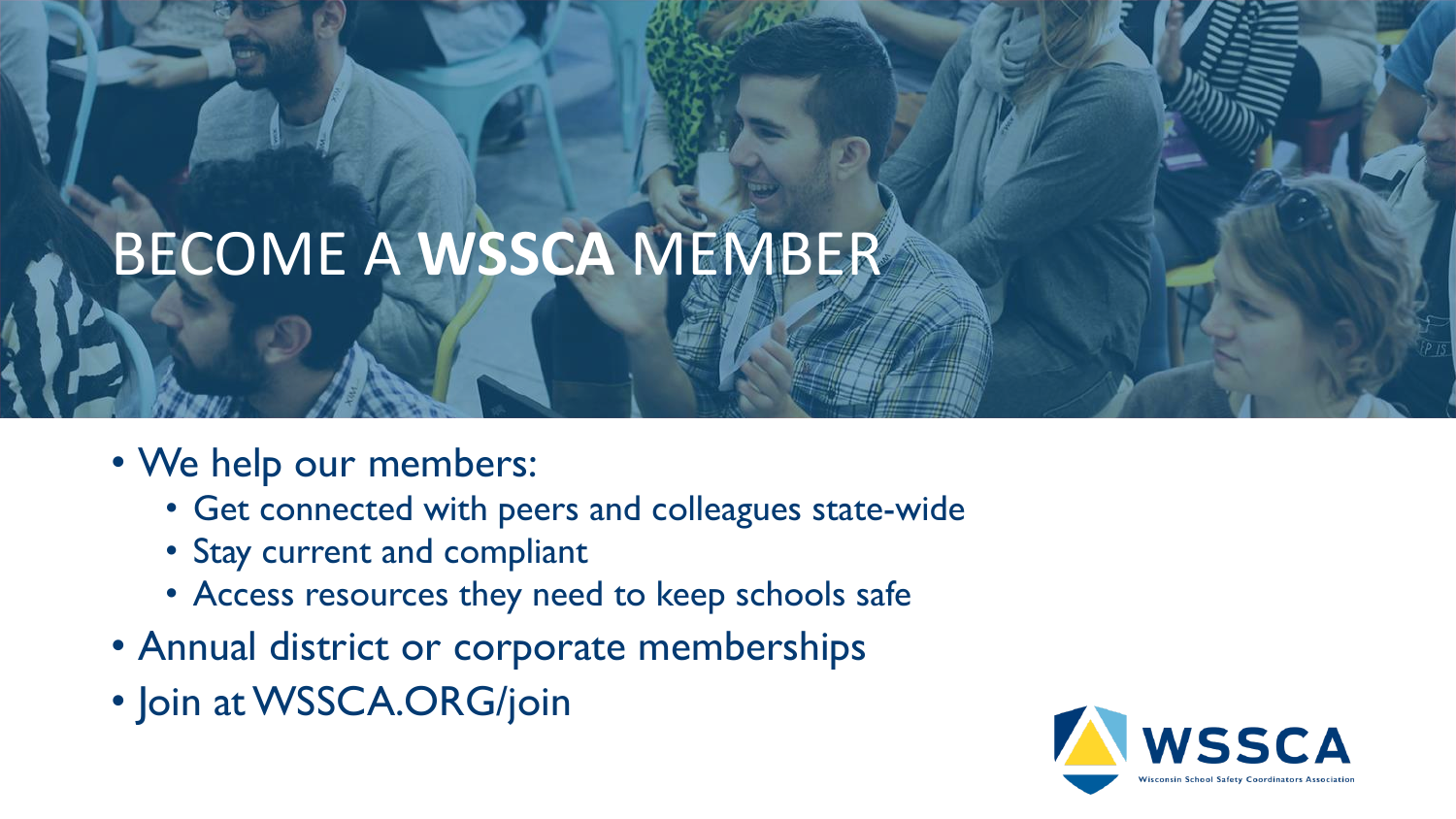#### Contact Information

Mike Hinske- Retired Principal and Safety Coordinator WSSCA Trainer

- 262-275-2230 (H)
- 414-379-7565 (C)
- mhinske2230@charter.net

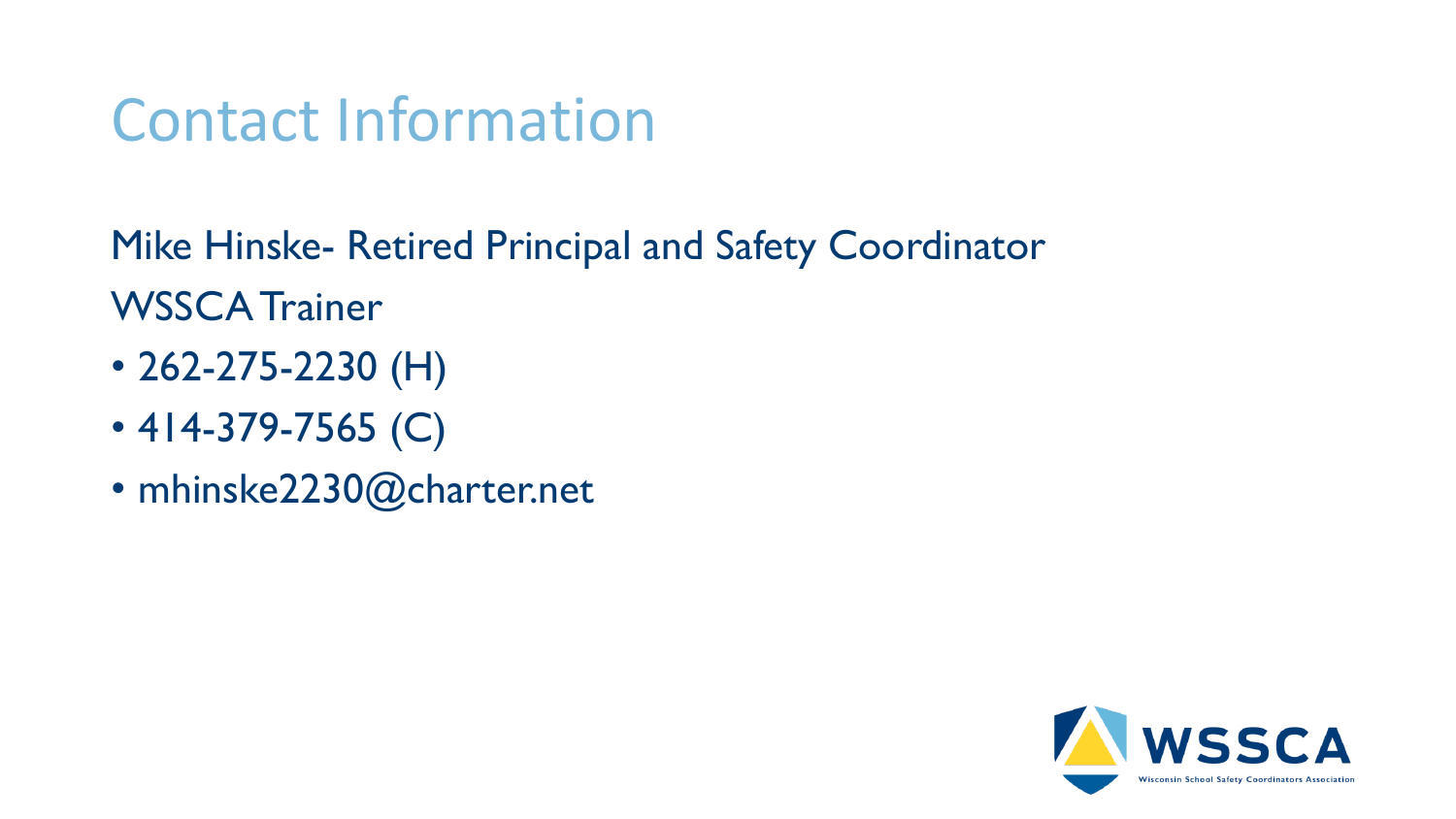#### Speakers Background

- Michael J. Hinske, Retired Principal and School Safety Coordinator
- WSSCA Safety Trainer
- Safe Havens International Certified Trainer
- Wisconsin State Certified Trainer- Naloxone Administration
- Past President WSSCA
- WSSCA School Assessor
- DPI Program and Policy Analyst

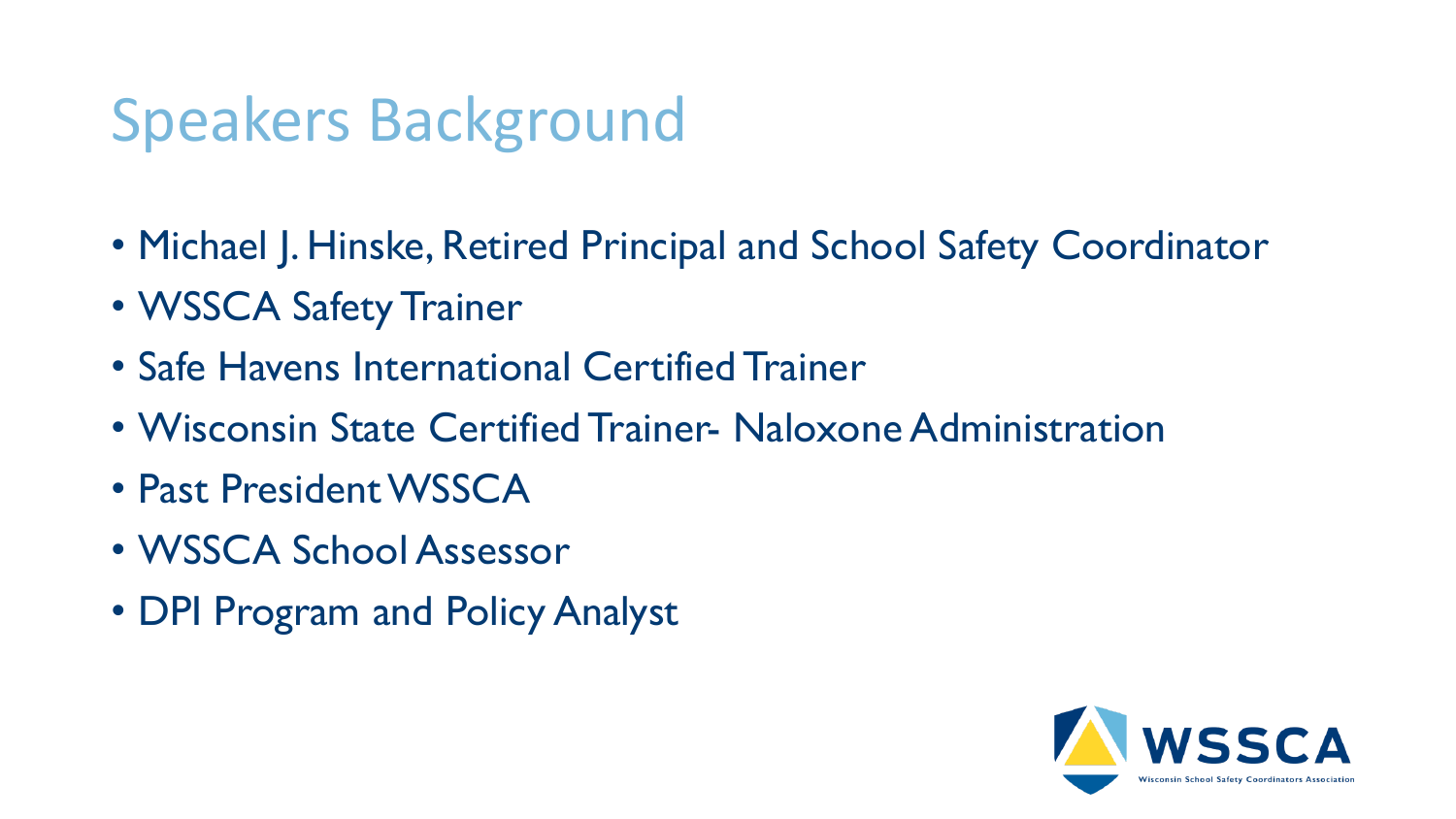#### Learning Targets

Upon completion of the module students will:

- 1. Understand and identify critical services necessary to return to operations.
- 2. Identify district personnel necessary to form a continuity team.
- 3. Identify resources necessary to return to service.

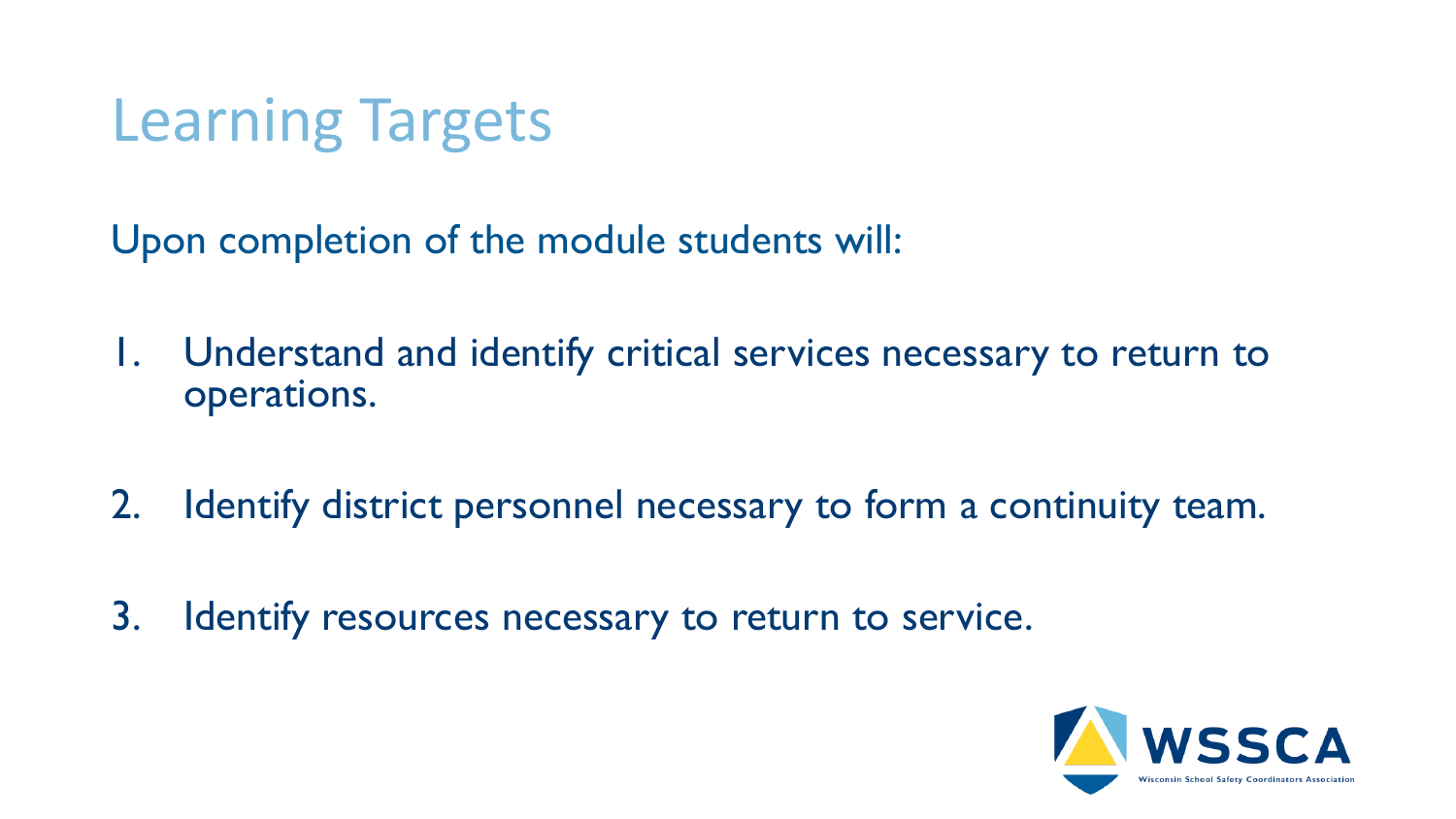#### Learning Targets

- 4. Define and apply Business Continuity Planning to overall school safety.
- 5. Understand and demonstrate redundancy programming and operations.
- 6. Identify NIMS related Span of Control responsibilities used in Business Continuity Planning.
- 7. Apply knowledge of MOU's to planning.
- 8. Understand and apply key definitions to planning

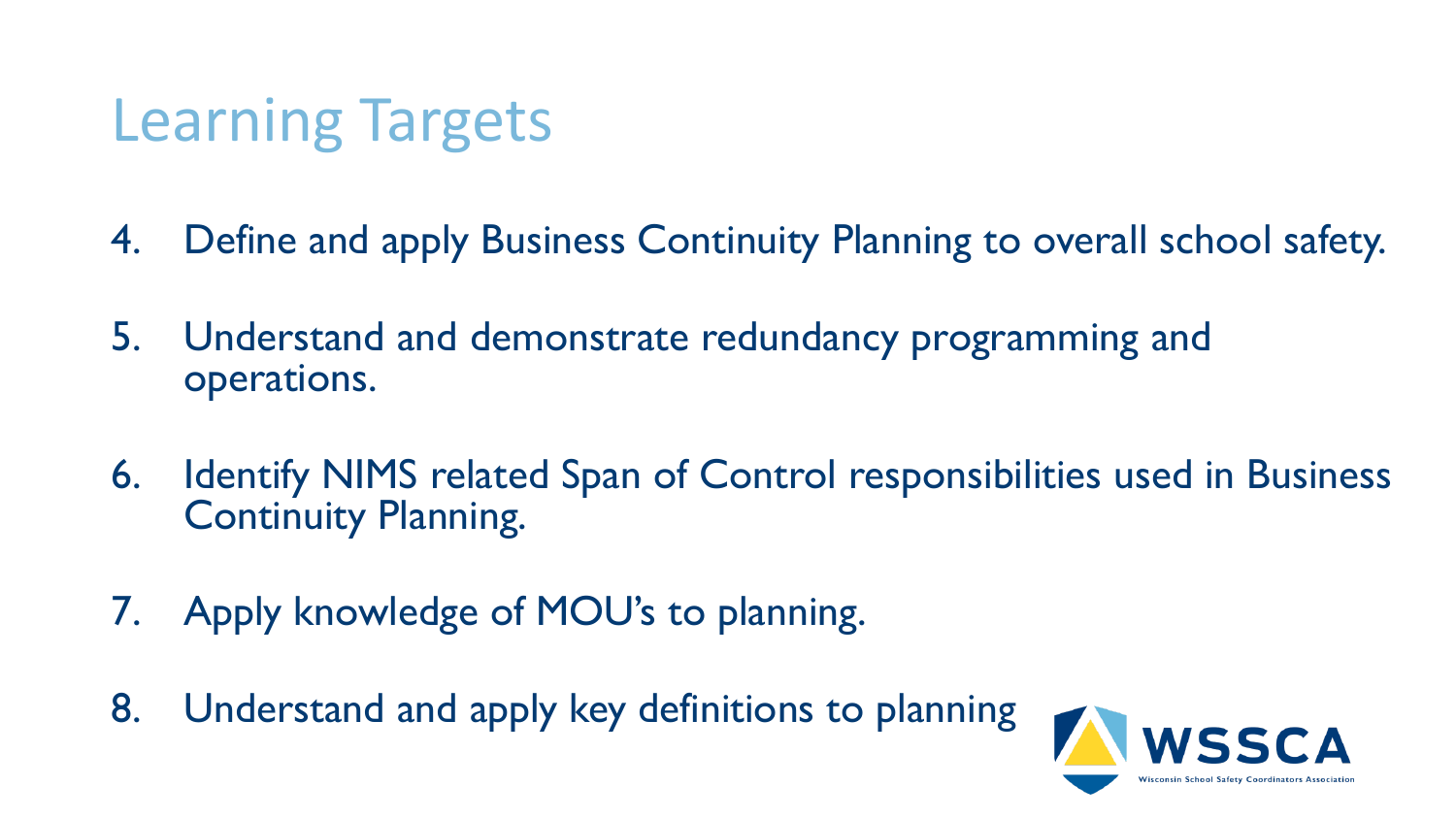#### **Definitions**

- Business Continuity- A plan devised to bring a school or business back to regular operational status as quickly as possible.
- Critical Functions- Those elements that if lost for a period of over 48 hours will significantly impact the business operation. These items are central to the overall mission of the school

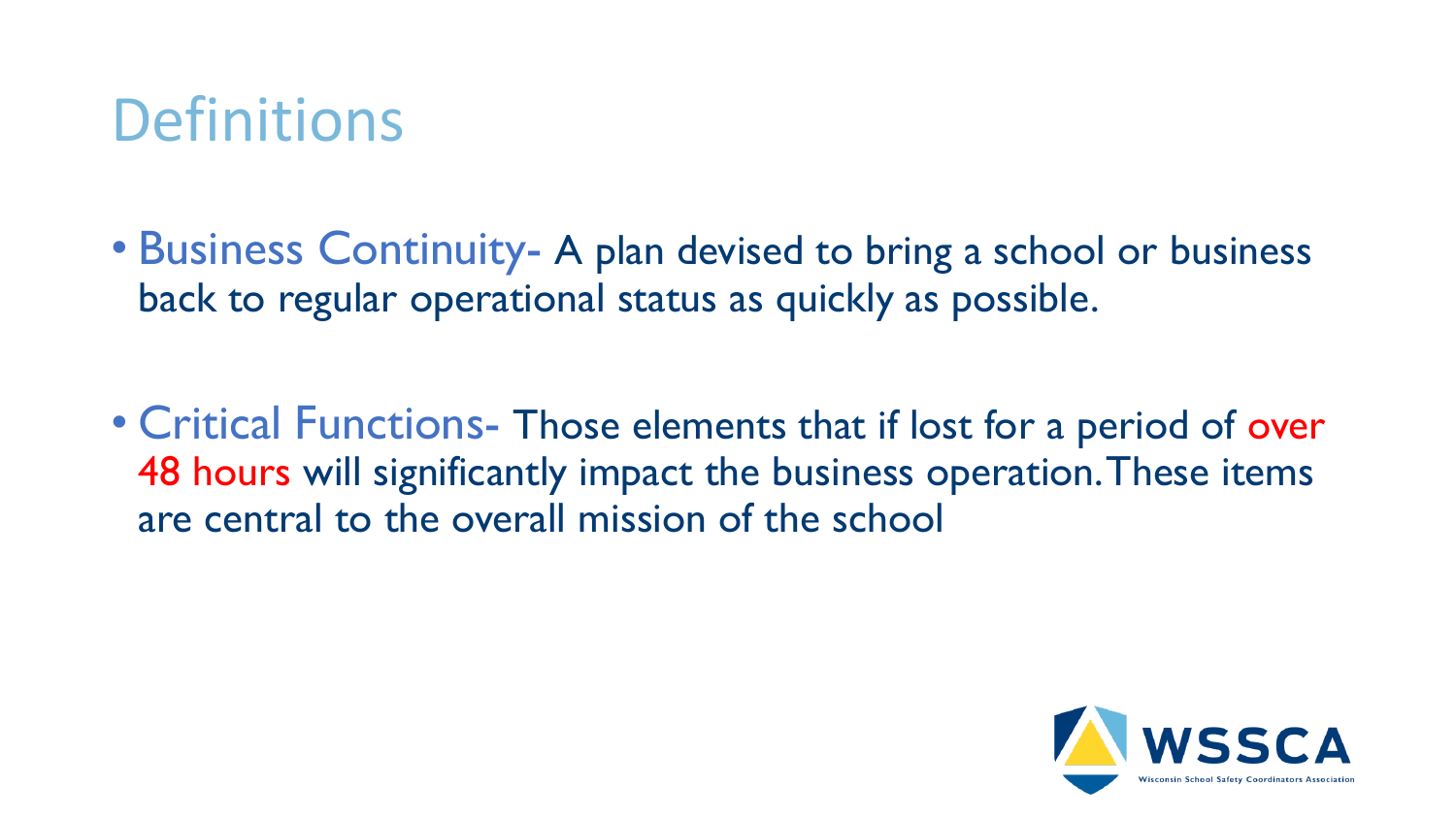#### **Definitions**

- Essential Functions- Functions central to the mission of the school or business. Loss of these functions of between 2-5 days will impact the mission of the organization.
- Necessary Functions- Functions whose loss in excess of one weeks time would greatly impact the mission of the organization.
- Desirable Functions- Not vital to the mission of the organization. These functions provide for a more well rounded and balanced operation but are not essential.

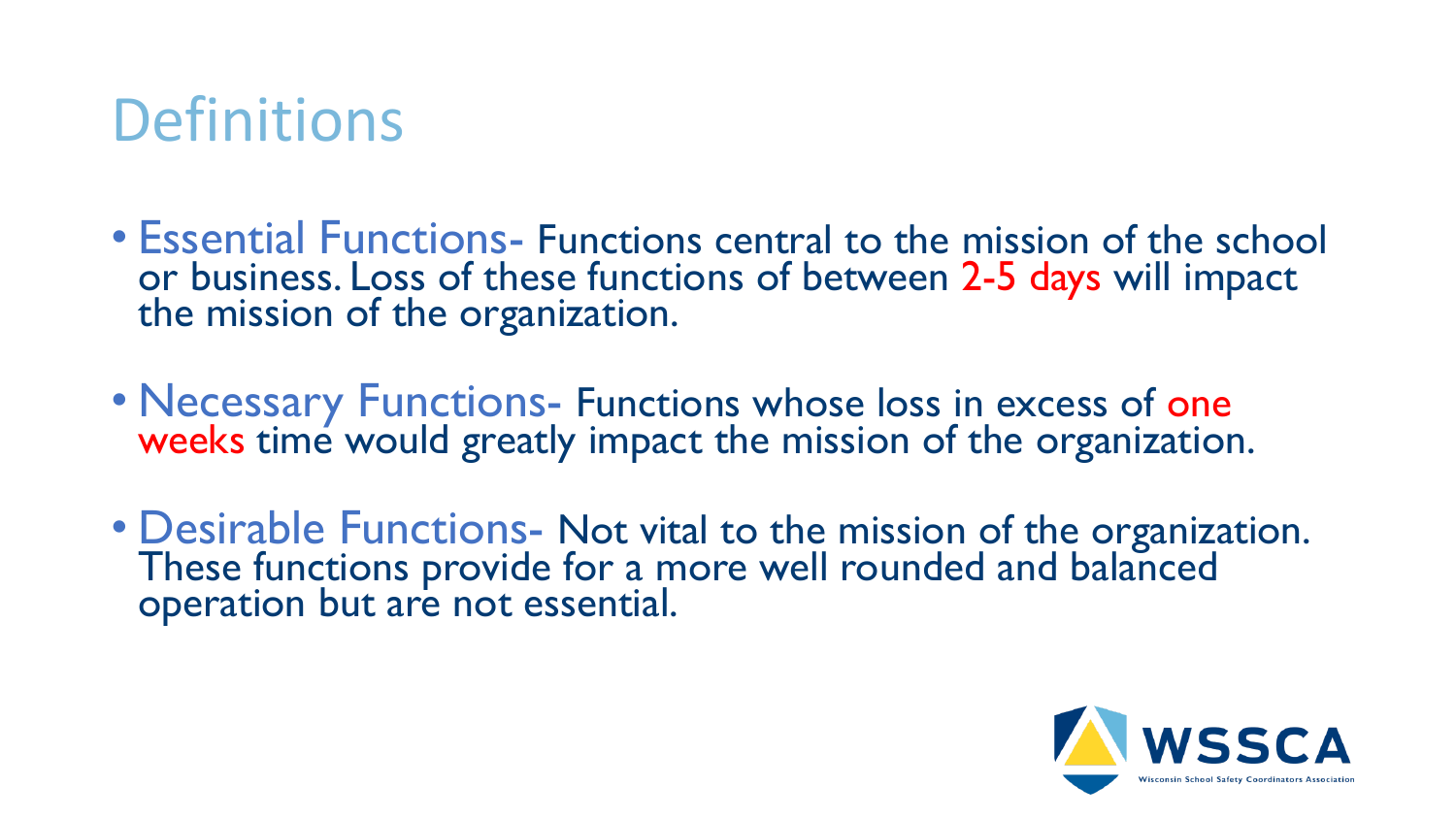#### **Definitions**

- Redundancy Planning- Planning for the operation of critical systems through backup plans and procedures. Designed to move back to operation quickly.
- Business Continuity Team- The team designated and responsible for the implementation of the Business Continuity Plan.
- Resources-Those people, agencies, or entities who are able to provide services to a business in order to return to business operations.

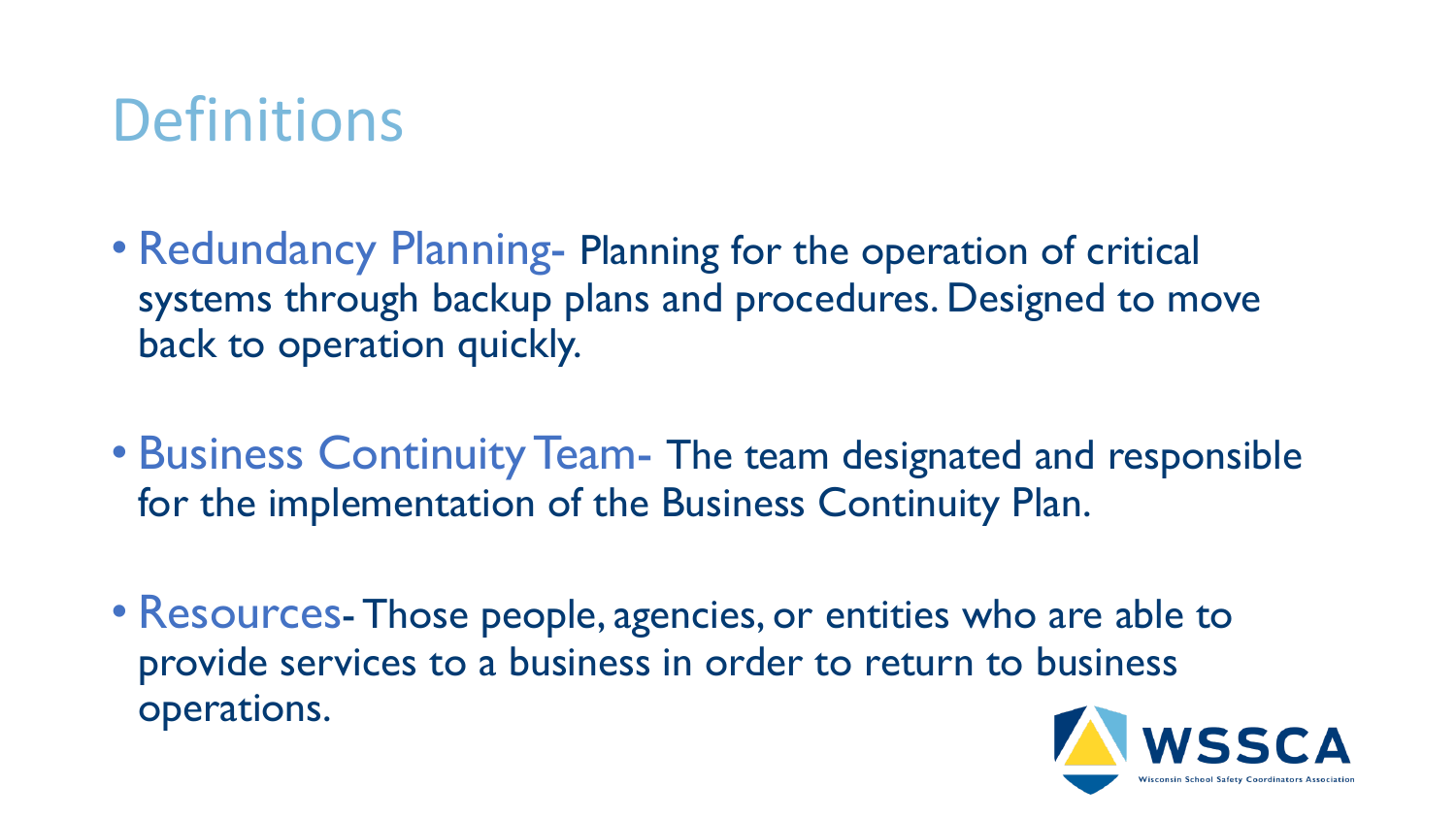#### When might the BCP be used?

- Power Outage
- Tornado and Severe Weather
- Floods
- Incident of Mega Violence- Shooting
- Mass Casualty Event- Onsite or off
- Fire and Explosion onsite or off
- Pandemic Flu
- General Pandemic- Covid
- Others

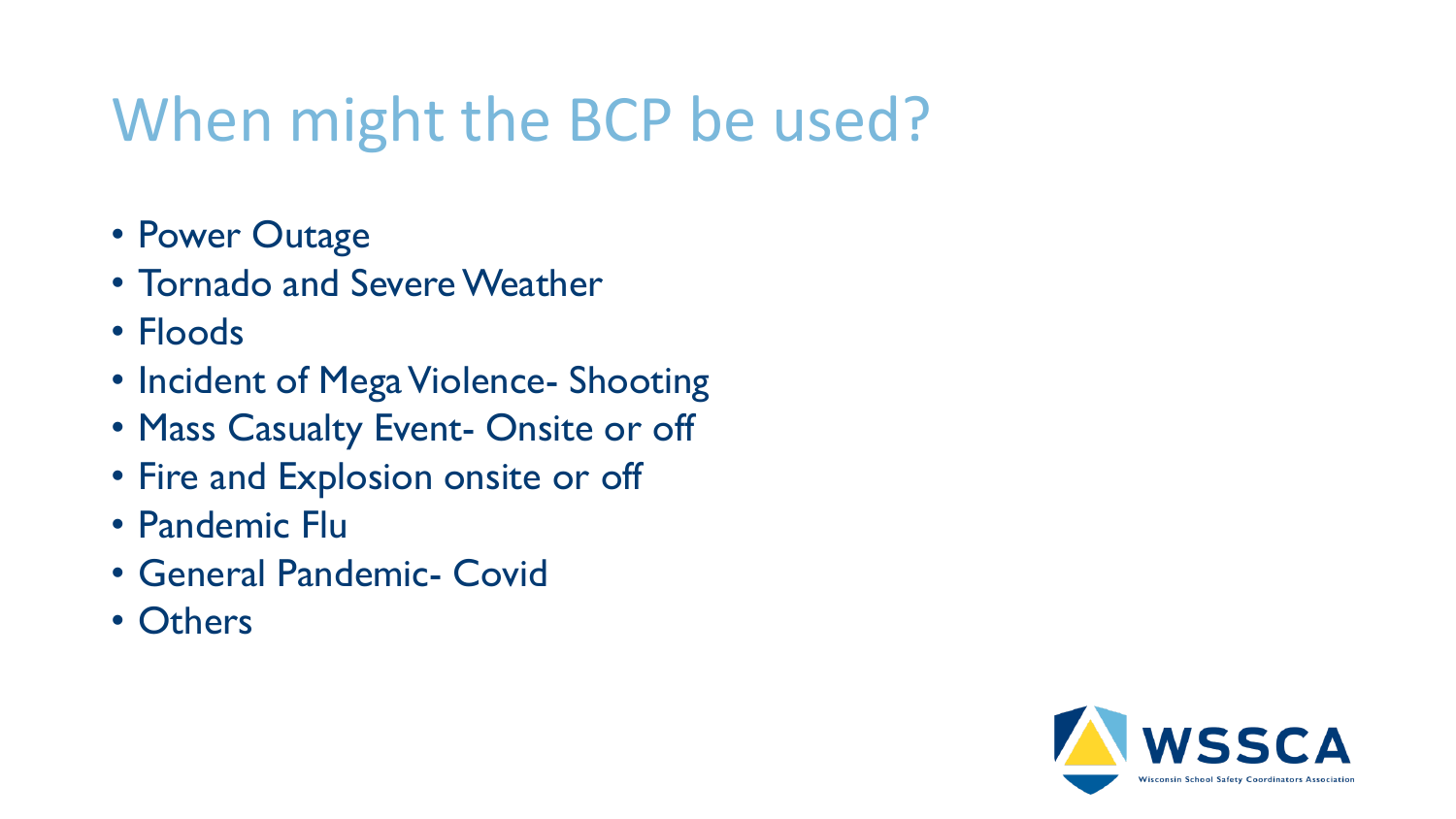#### Business Continuity Planning Team

- Designated and included in the comprehensive school safety plan just as a response team. Functions in roles necessary for resumption of services.
- Each school or district designates the main tactical members of the team based on the needs and organization of the district.

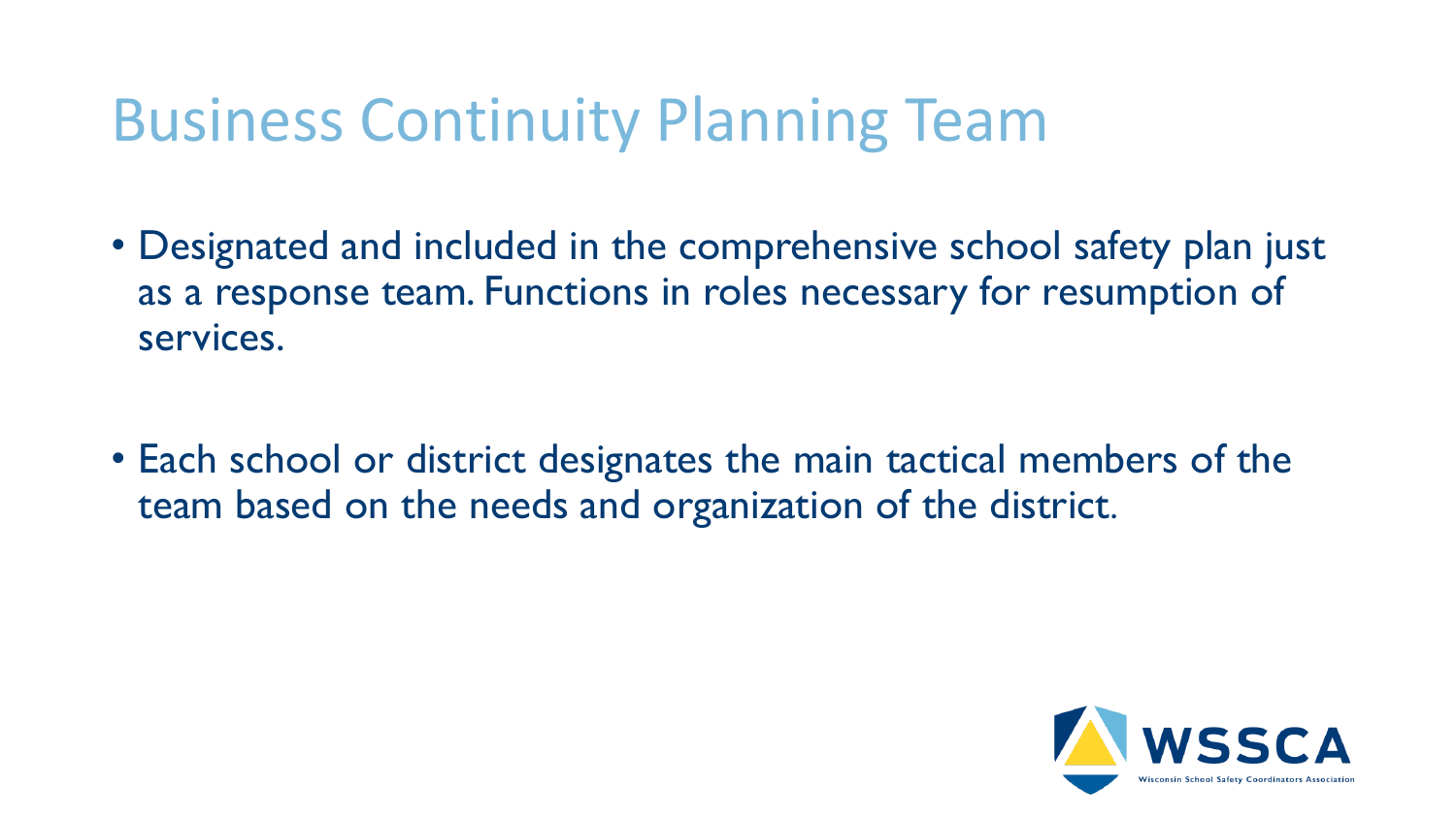#### Membership- One Example

- School District Administrator
- **School Principal**
- **Vice Principal or Dean**
- Network Operations Officer
- Telecommunications Specialist
- Facilities Operations Coordinator
- Director of Building and Grounds
- Insurance Secretary or Officer
- Administrative Assistant or Accounting Officer
- Board Representative
- Counseling or Psychological Recovery Specialist(s)
- **Nursing**
- SRO

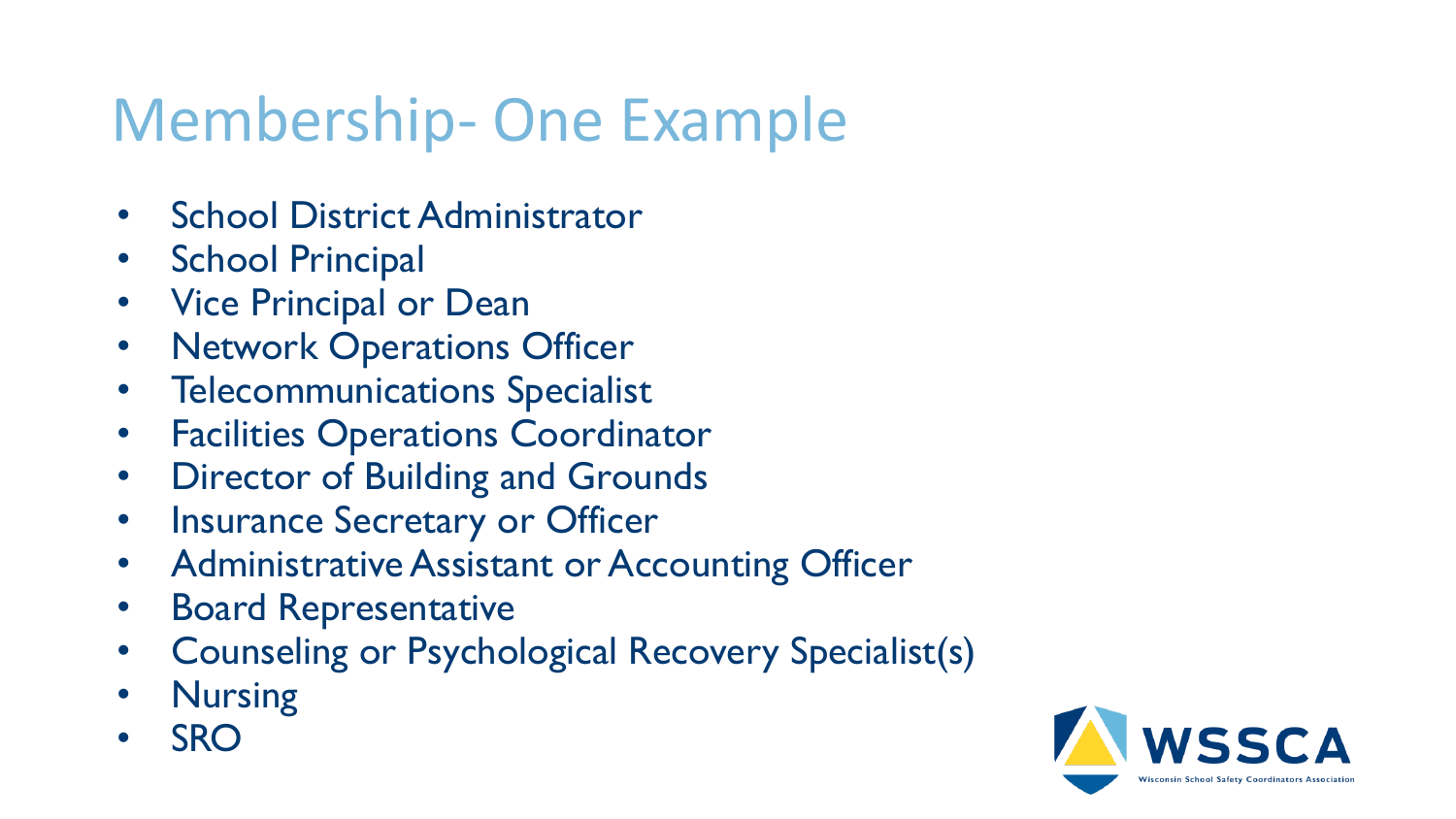#### A Key Idea

• Recovery requires planning, practice, and building upon scenarios. Do not assume that you are ready to recover from a disaster or incident. Recovery planning is the least used and developed portion of school safety plans. Think, plan, prepare, practice, and recover.

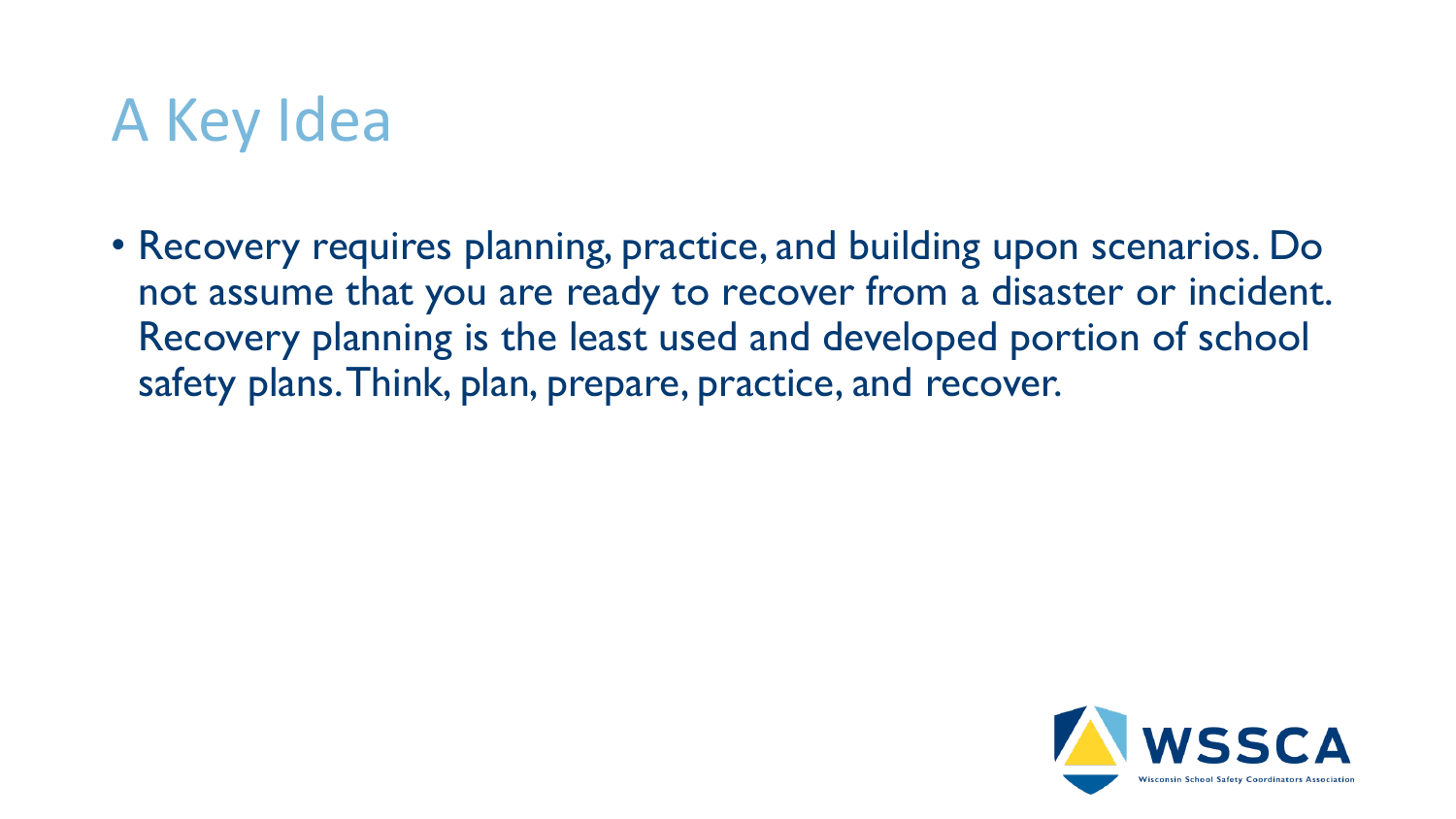#### The Pandemic and Schools

**Breakout 1** 

Discuss with your tablemates the following questions:

- 1. How well prepared were we for the closures of schools in 2020?
- 2. How well prepared were you for continuation of educational services?
- 3. What lessons have we learned since March 13, 2020 regarding providing comprehensive education and instruction?
- 4. How did you account for extra expenditures associated with the pandemic and the school response? Whose responsibility is it?

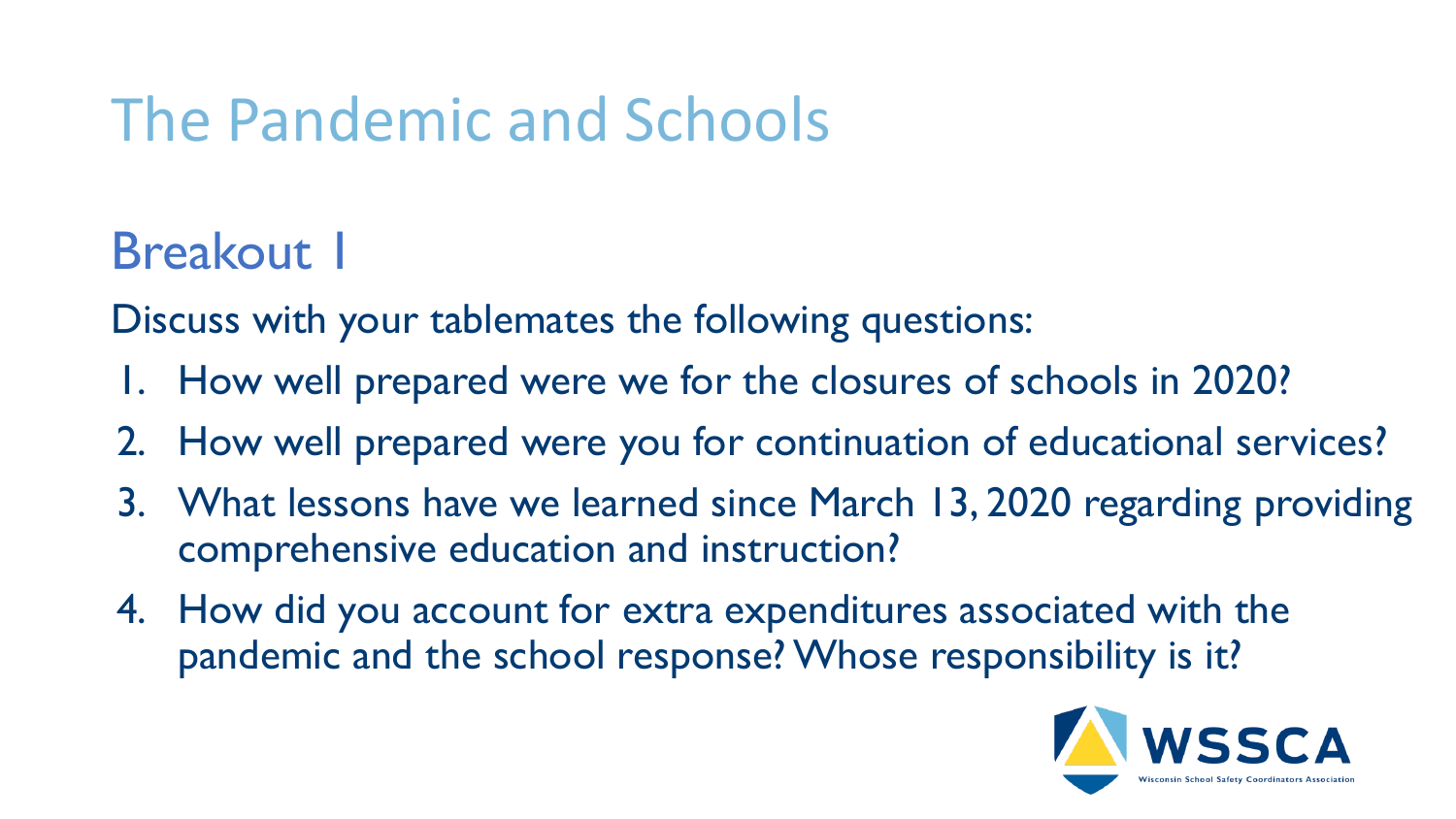#### Critical Functions

#### Look at Critical Functions from the following:

- 1. Facilities
- 2. Services
- 3. Records
- 4. Food Service
- 5. Instruction and Curricular Program
- 6. School Calendar
- 7. Psychological Services

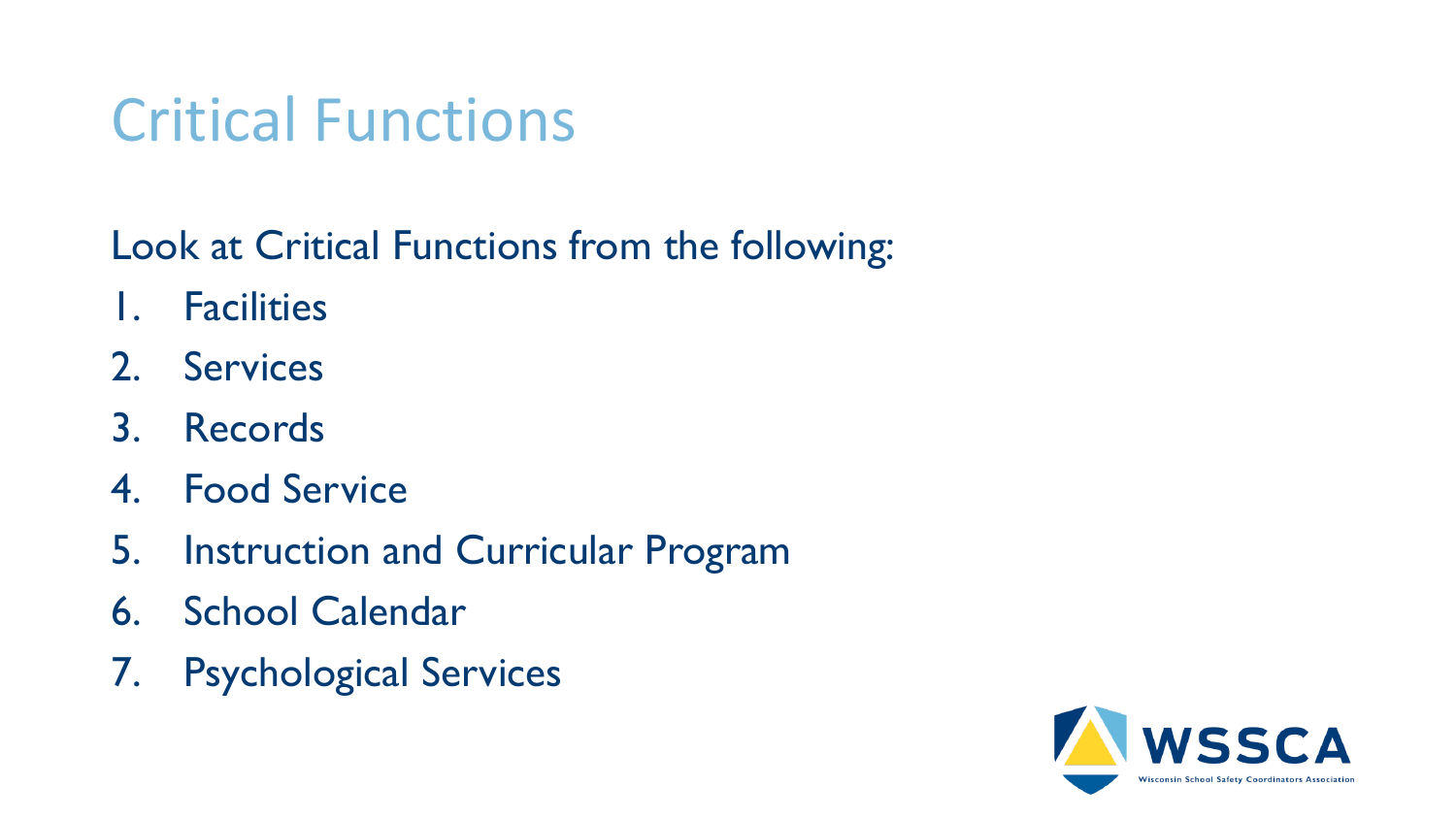#### **Facilities**

- 1. Water and Sewer
- 2. Structural Integrity of Facility
- 3. Lights
- 4. Electricity
- 5. Gas
- 6. Fire Control and Alert System
- 7. Special Alert Devices-WSD example
- 8. HVAC

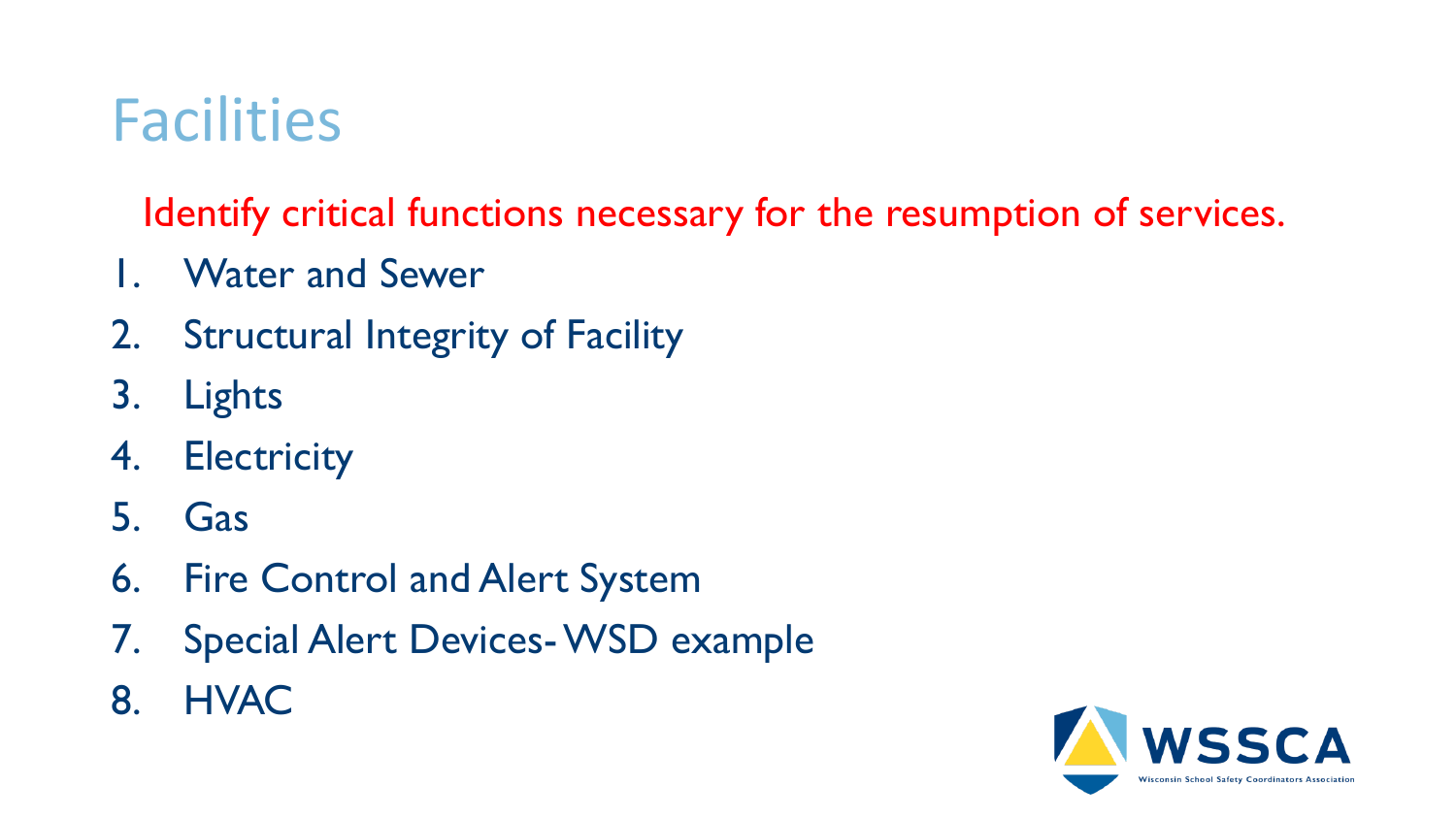#### **Services**

- 1. Telephone and External Communications
- 2. Network Operations??? Is this one a critical or essential function?
- 3. Nursing or Health Programs
- 4. Mental Health Services

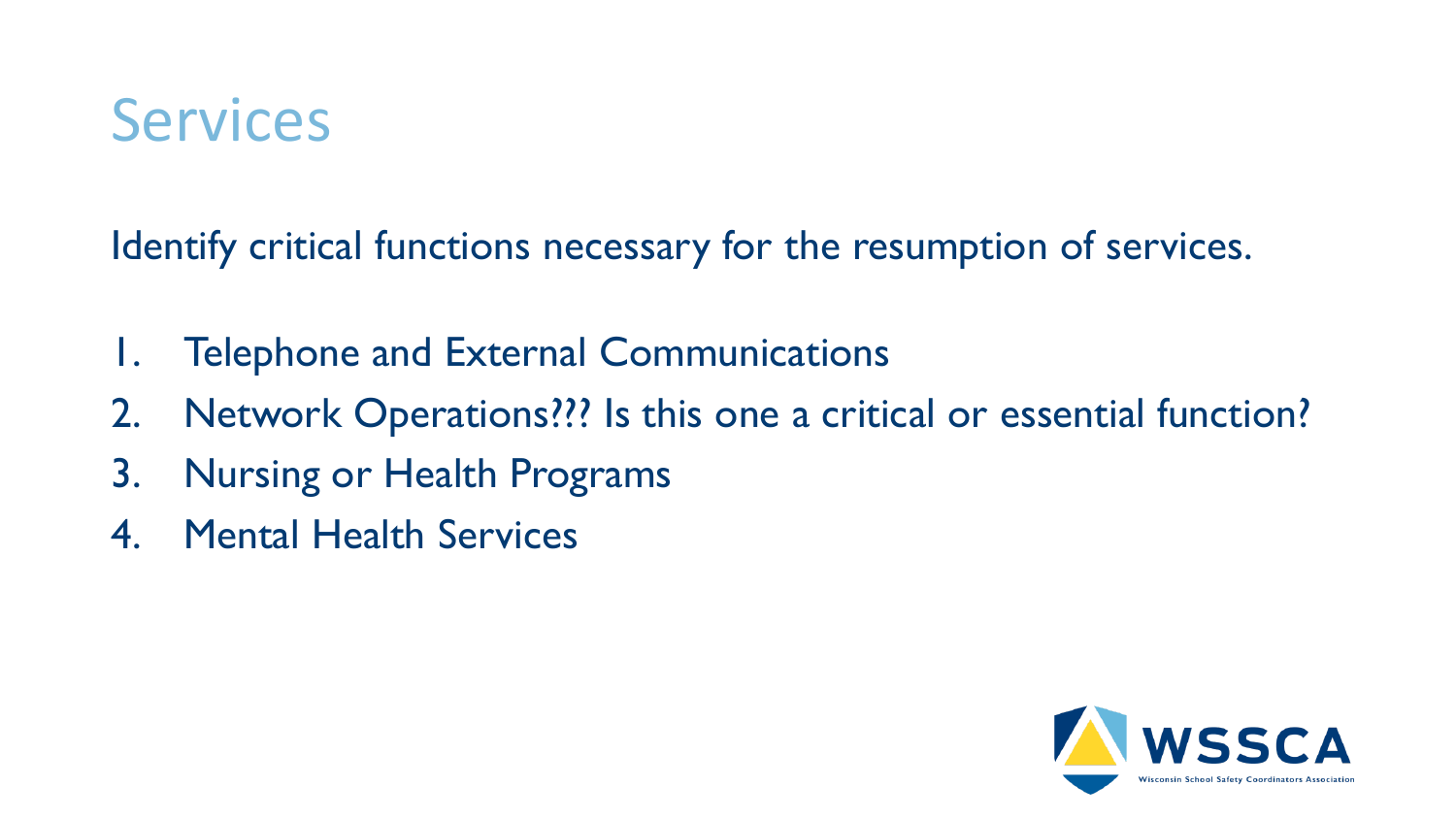#### **Records**

- 1. Payroll
- 2. Accounting
- 3. Student Academic
- 4. Student and Staff Medical
- 5. Classroom Gradebooks- Misc.
- 6. Fees, Fines etc…..

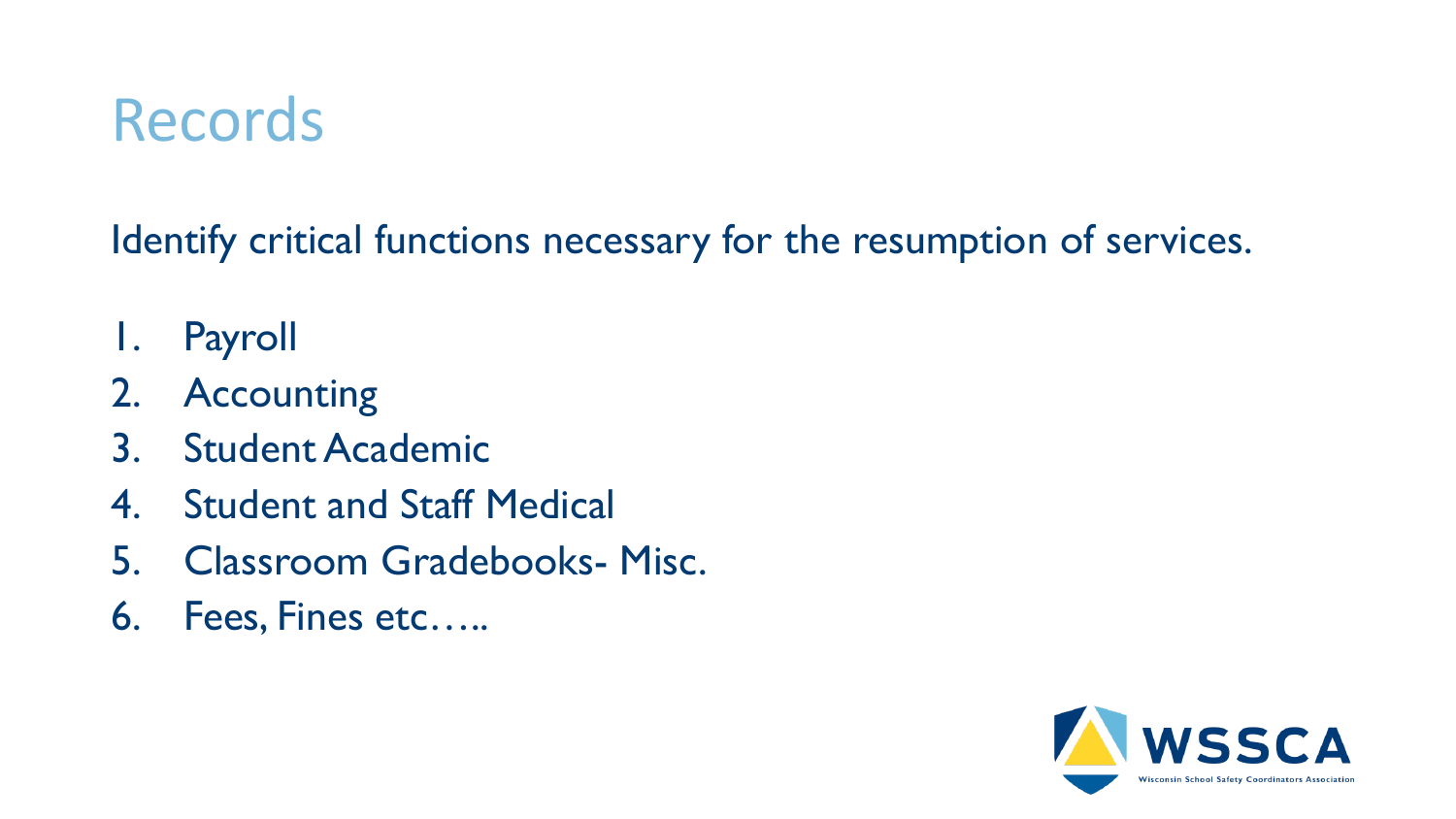#### Food Service

- 1. Refrigeration
- 2. Cooking
- 3. Sanitation
- 4. Staffing

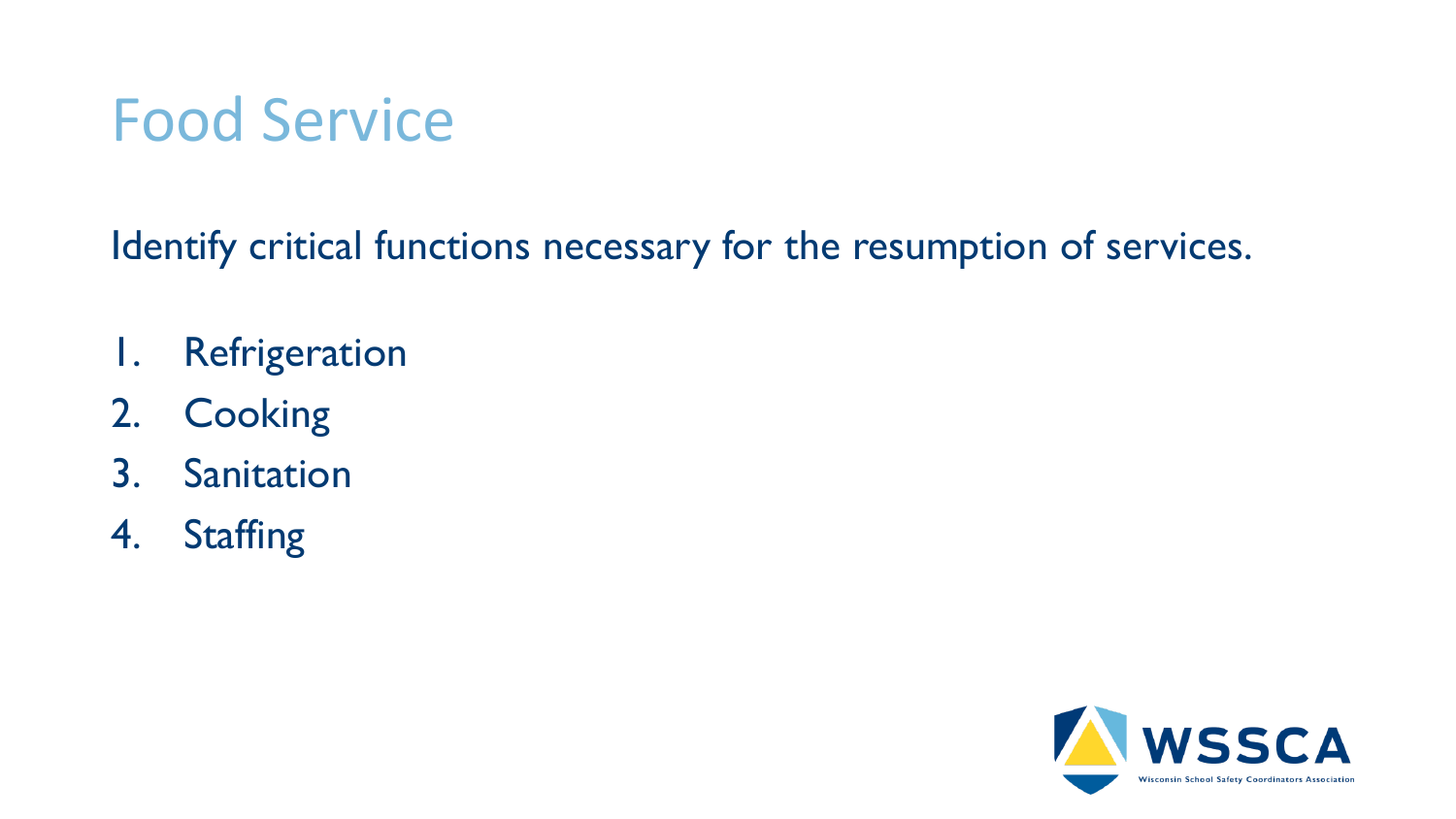#### Instruction and Curricular Services

Identify critical functions necessary for the resumption of services.

1. Staffing

- 1. Licensed Instruction
- 2. Supervisory- Non Licensed
- 3. Specialized Services
- 1. Educational Materials including textbooks, support materials, and tech resources

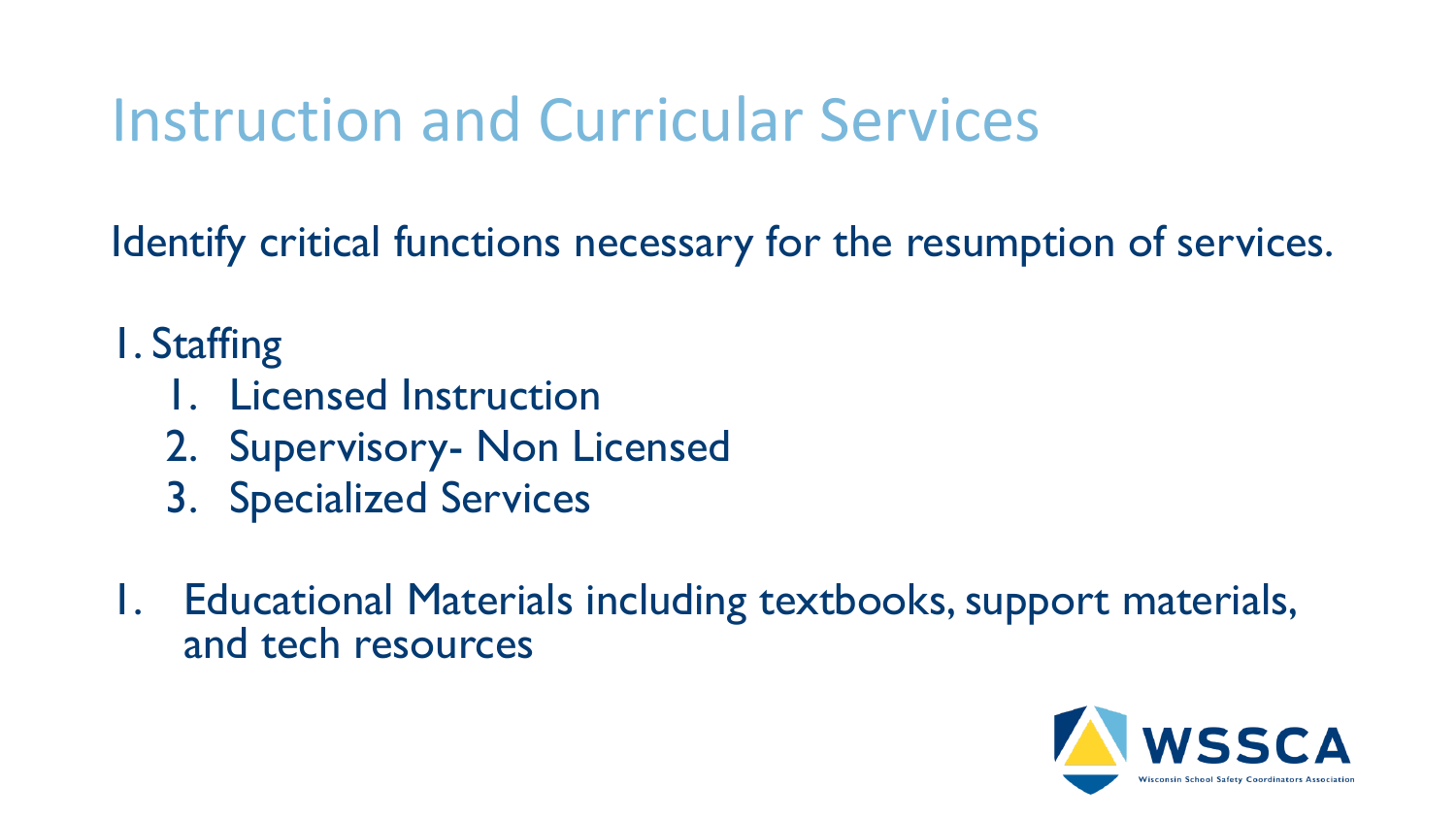#### Crisis Response and Psychological Services

- 1. Staffing for extended response to:
	- 1. Students
	- 2. Staff
	- 3. Community Members
	- 4. Parents
- 2. Agreed Upon Psychological Recovery Model- If necessary- Continuity

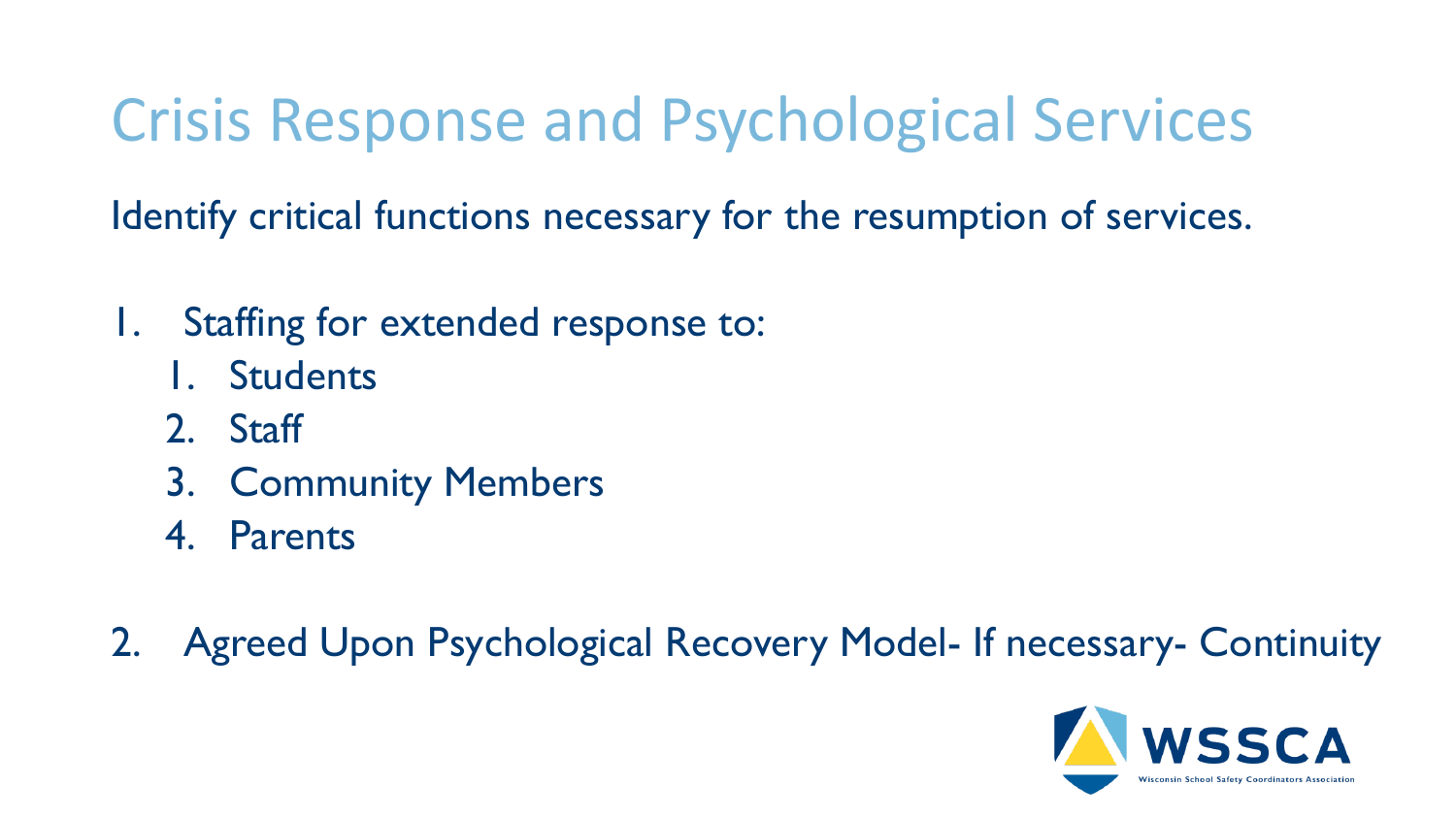Crisis Response and Psychological Services- An Important Question- Breakout 2

- Situation-During Periods of Closure of the Facility and Movement to Online Instruction for Students. As a group discuss the following questions and be prepared to share some thoughts.
	- How did you provide mental health, counseling, and/or check in services to your students during the last extended period of closure (Virtual Instruction) that you had?
	- 2. What did you learn about providing non-educational services to your students without face to face instruction?
	- 3. Given what you learned from previous virtual instruction and closures how are you now providing noneducational services such as mental health and counseling services to your students.
	- 4. What special programming or other modes of instruction did you use in order to provide instruction and services to those students covered by an Individualized Educational Plan (IEP)

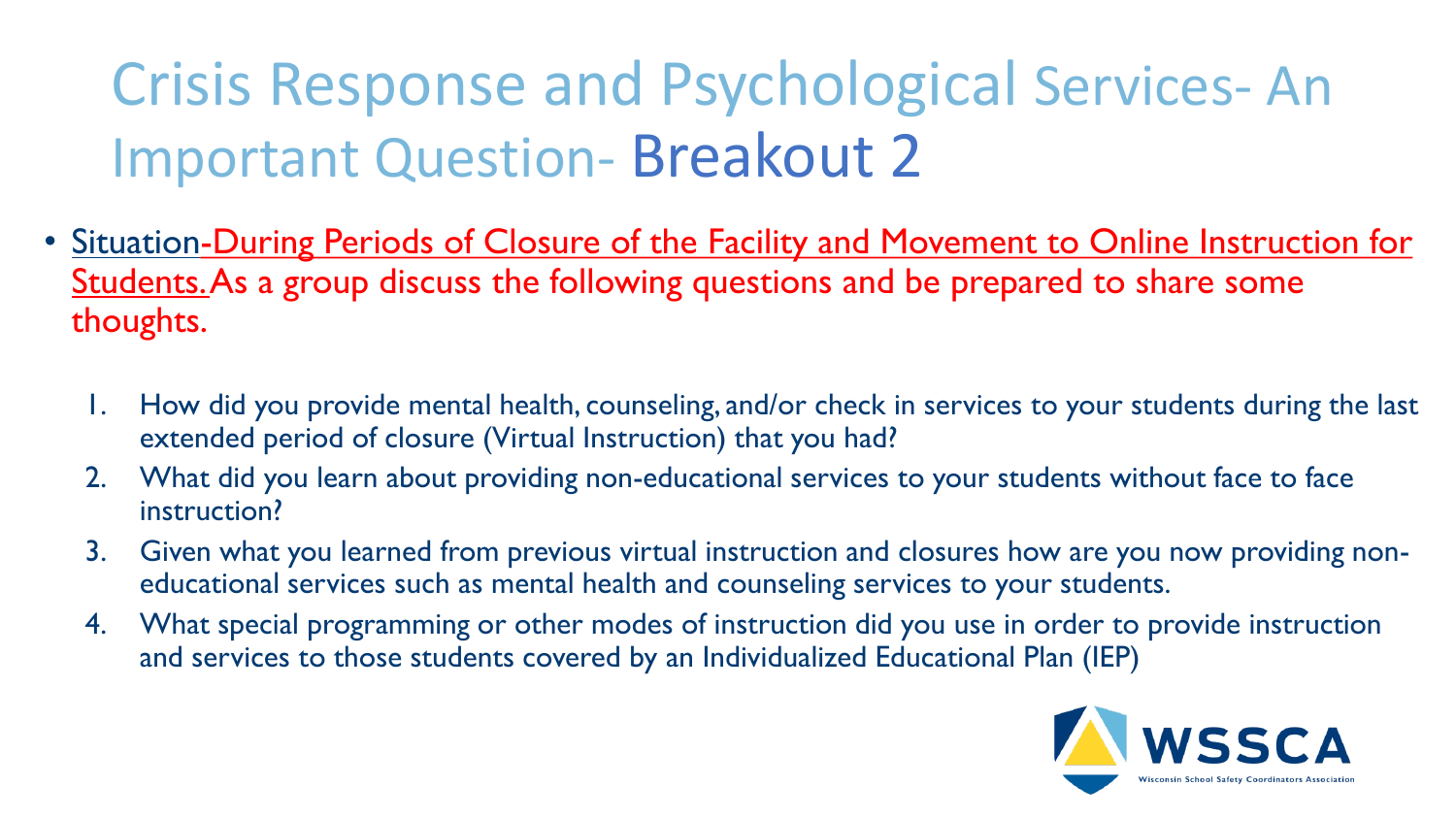#### School Calendar- Question?

- What are the legal requirements for the resumption of instructional services and how does this closure impact the state mandated hours of instruction. Can we meet standards through Virtual Instruction? How do we close educational gaps?
- Does this closure constitute instructional loss that does not need to be made up?

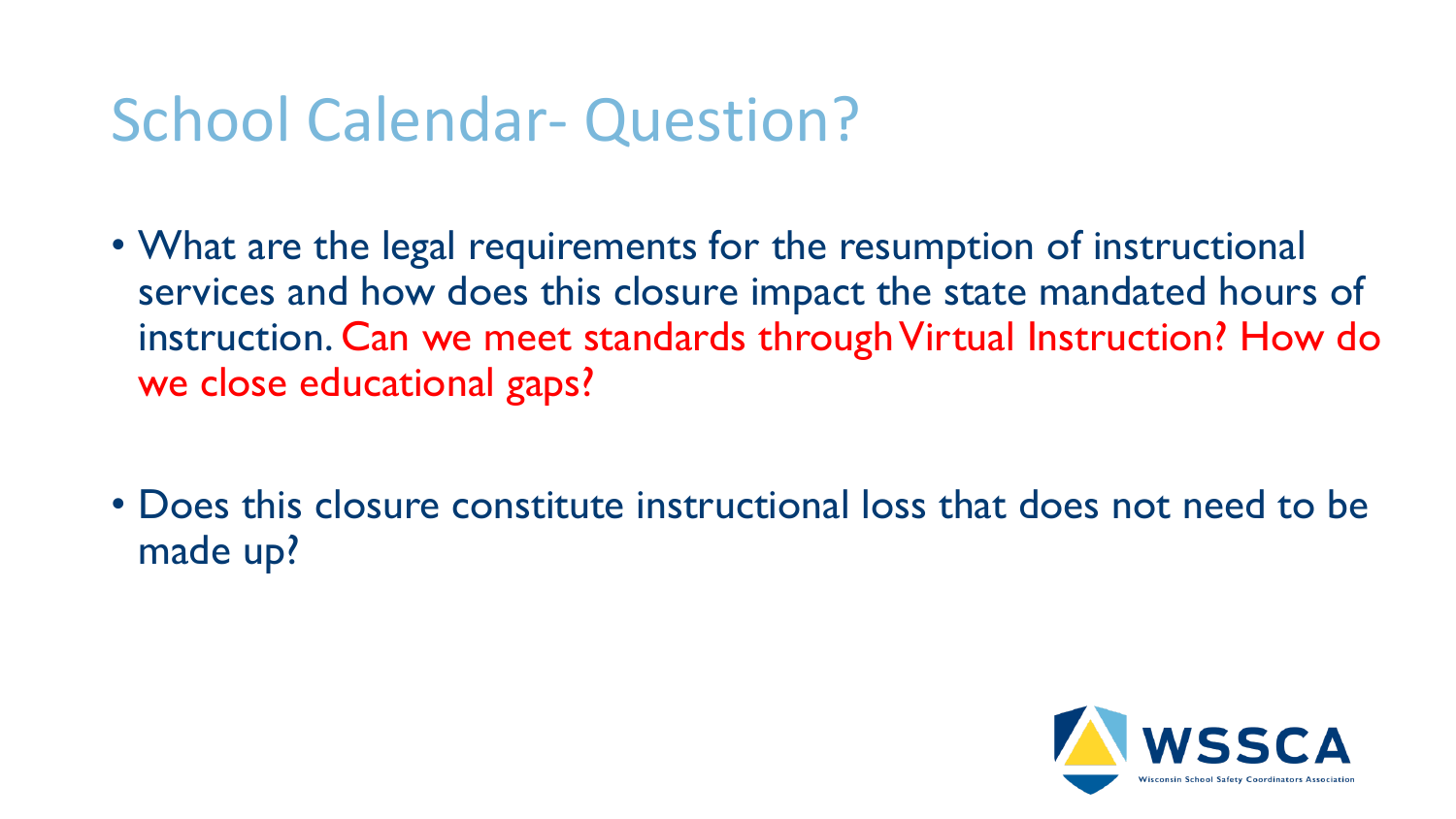#### Getting Started- Preliminary

- Assemble the safety committee/team and begin discussion- Define Business Continuity
- Identify key players in the school not present who would lend responsibility to the process
- Identify the link between any continuity plan and the Emergency Operations Plan or Recovery Plan from the local municipality
- Identify membership of the Business Continuity Team

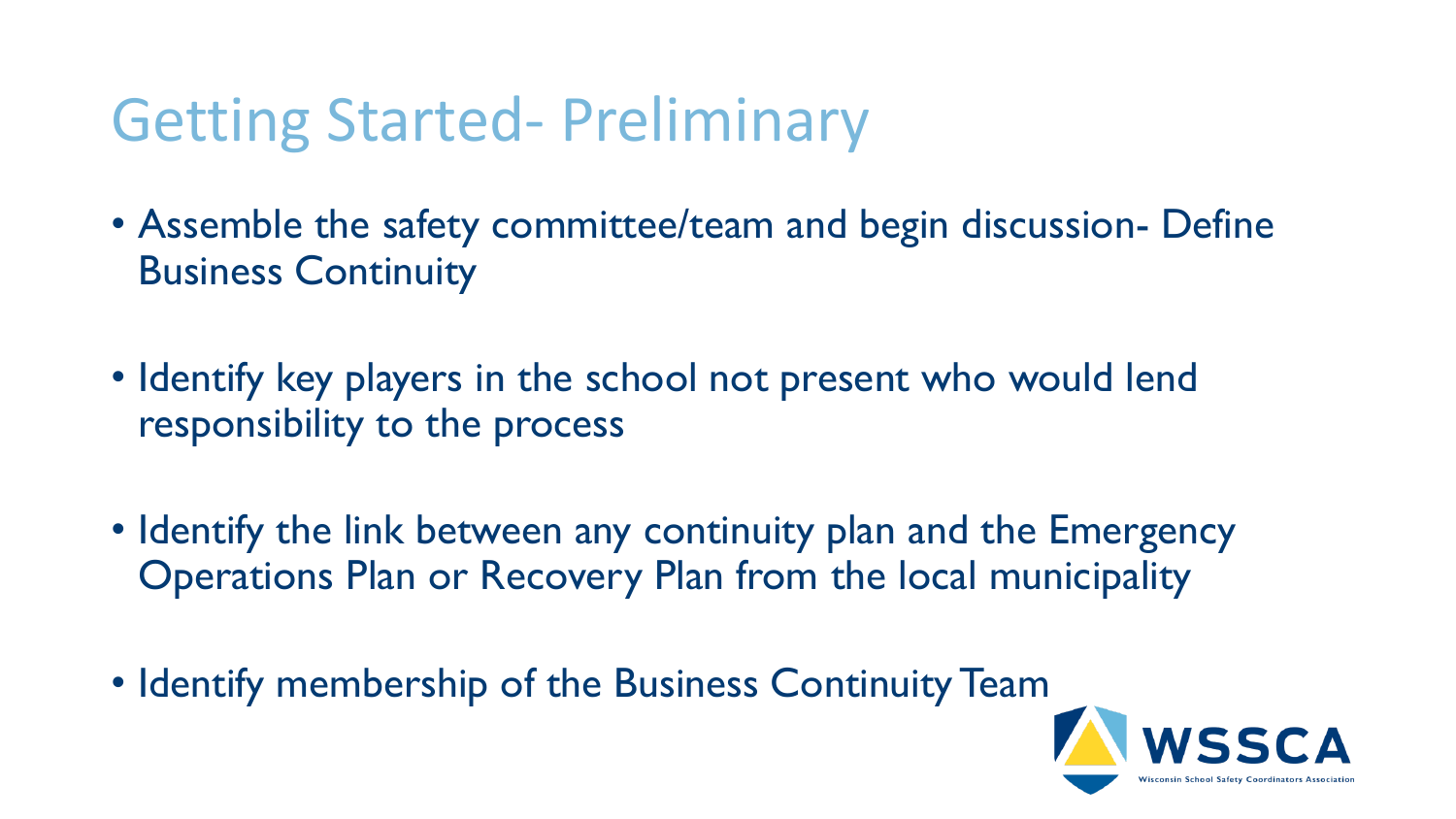- Establish small teams from within the school to identify critical, essential, necessary, and desired functions. Meet with various units in the building to make sure that all functions are identified by category.
- Remember not every function is a critical function!
- Share the identified functions with the team at large. Update, review and decide formally on a function list and priority.
- Develop a plan for redundancy of operations and backup systems

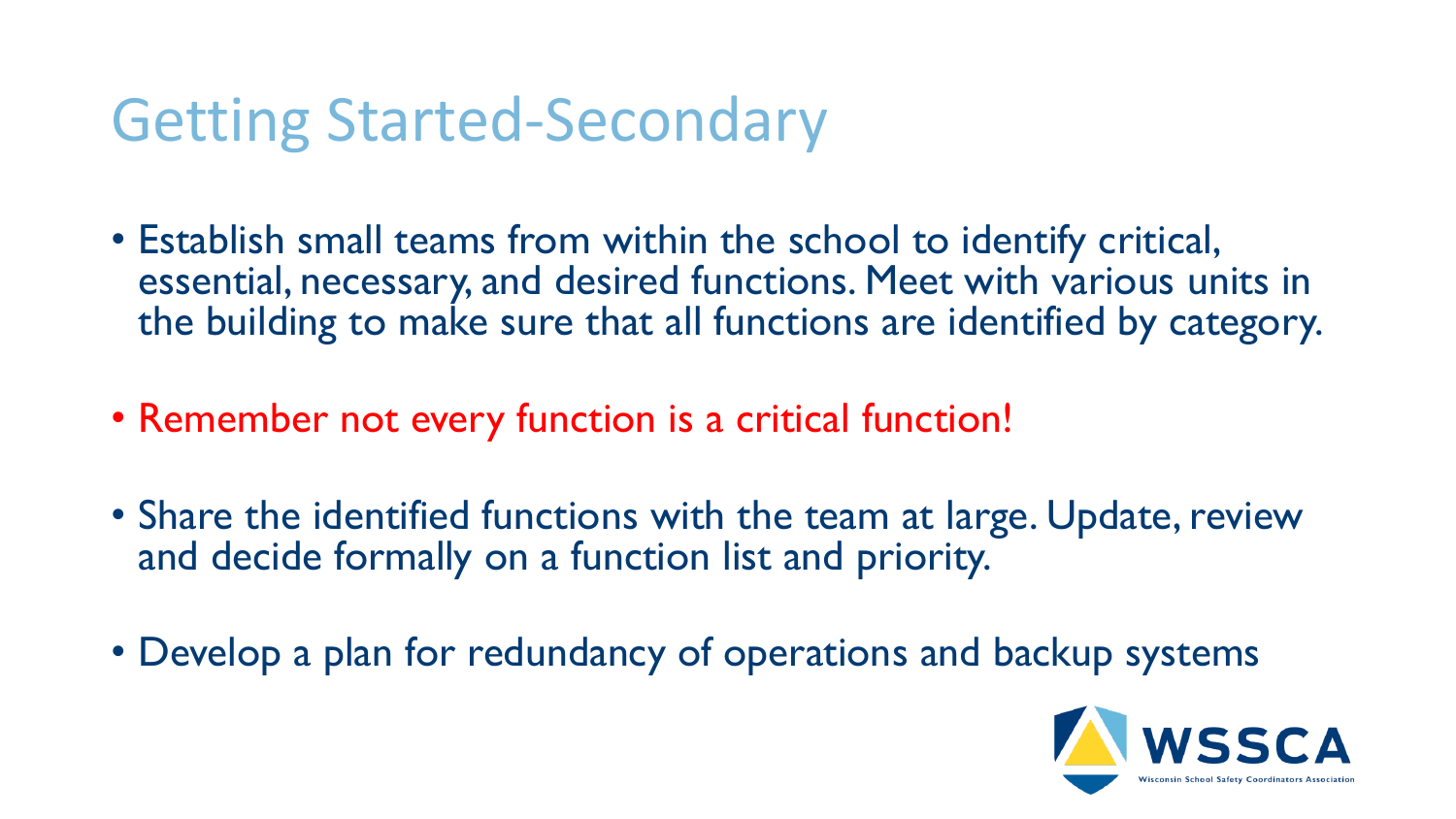- Identify costs or alternatives available to the redundancy plan options-Example- Electronic backups of data records, servers etc….
- Identify providers of services that may require an MOU for the delivery of services- Examples?
- Compile a comprehensive list of resources necessary to resume operations. Go over it, review it, update it, and use it to identify MOU's.

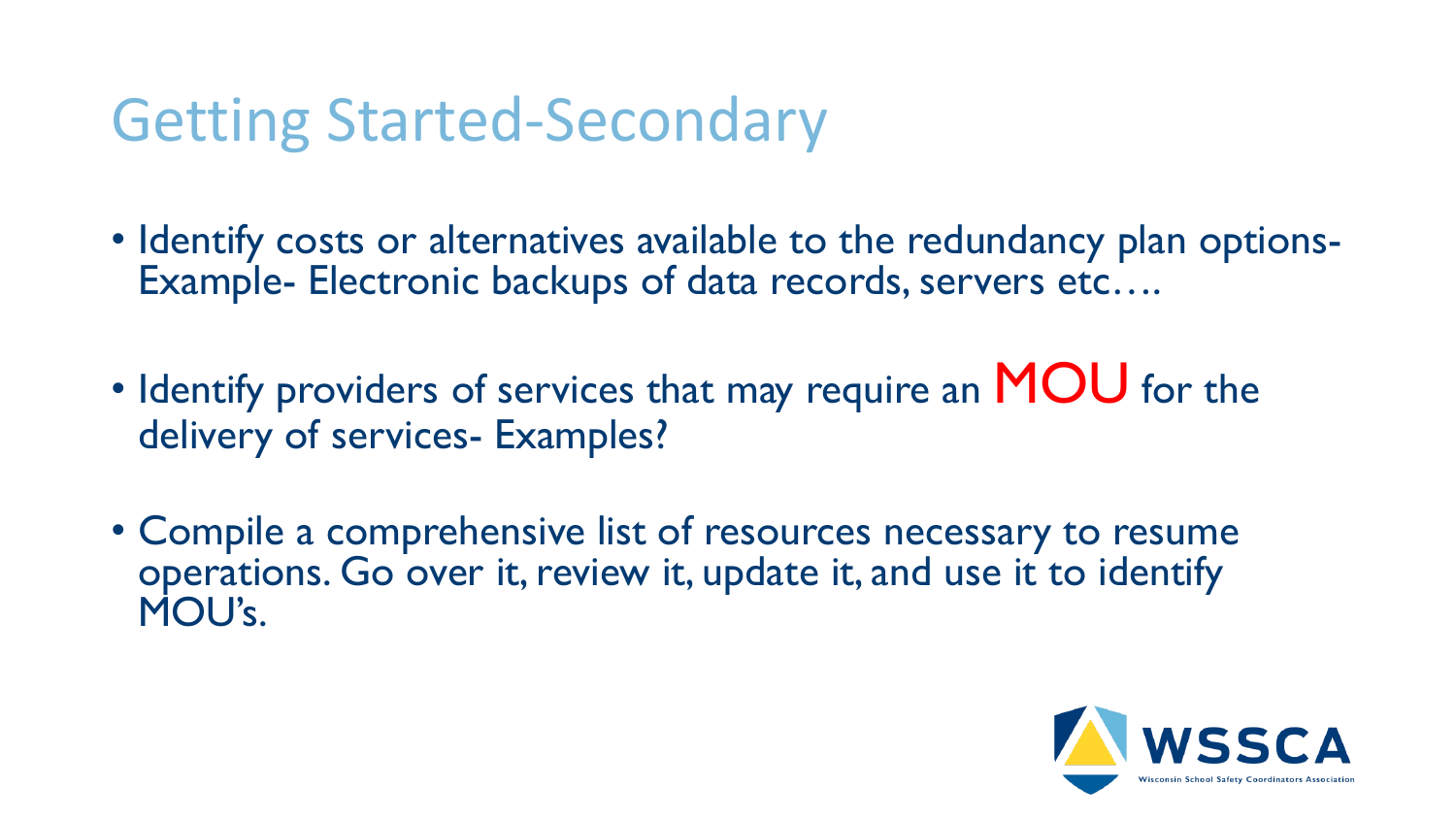- Plan for the recording of charges and accounting of the recovery/continuity process
- Plan for the maintenance of financial and loss records- Contact insurance carriers as necessary
- Plan for maintenance and testing of the plan
- Plan for the recording and safe keeping of sensitive passwords- Firewalls etc……
- Develop and write the checklists for plan use in a disaster or event

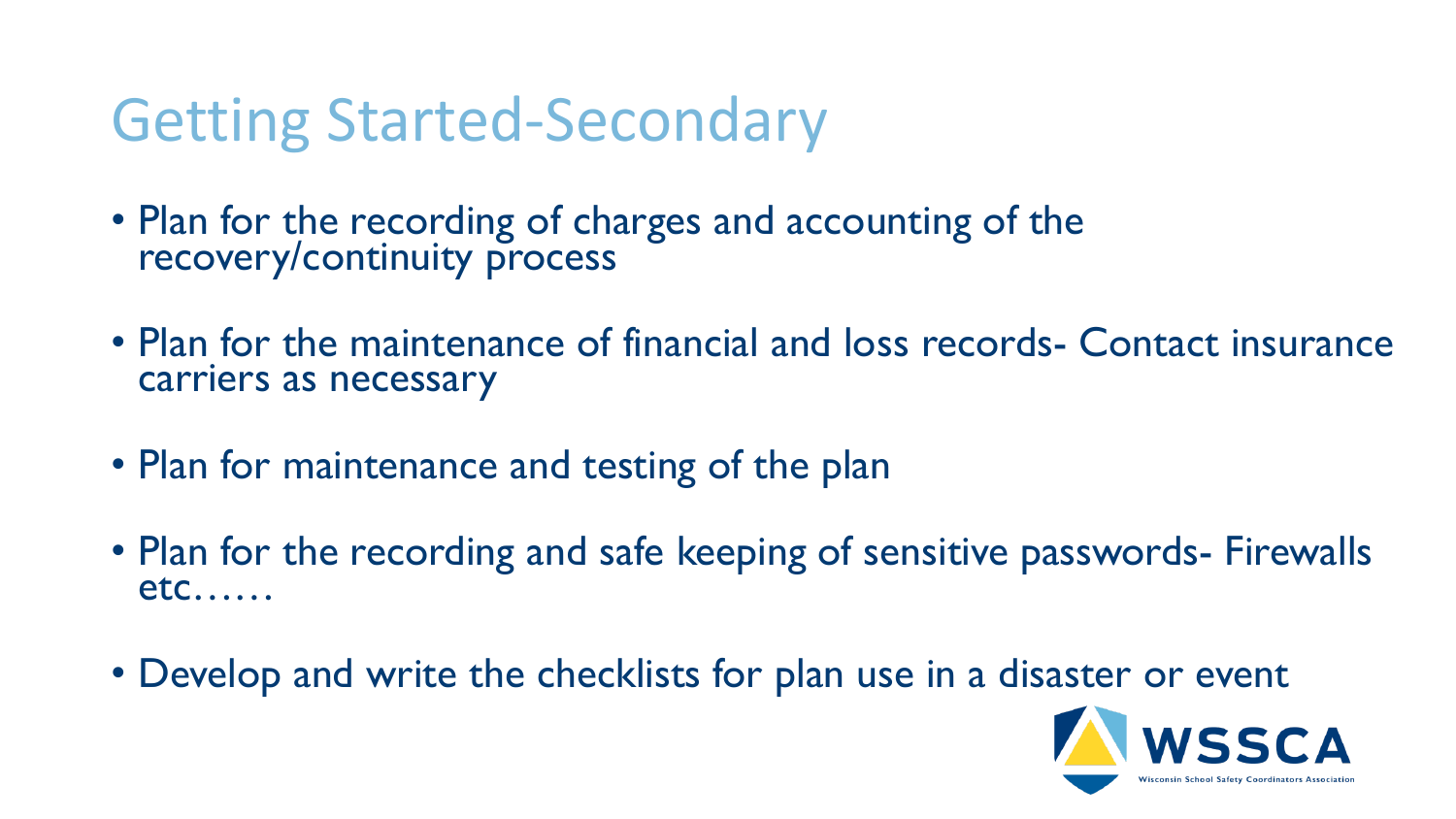#### The Resource Listing

• Those people, agencies, services, or entities who are able to provide services to a business in order to return to business operations.

• *Helpful Hint- Check with Emergency Government for your municipality and see if they have a resource list that you can borrow and use for setting up your own.*

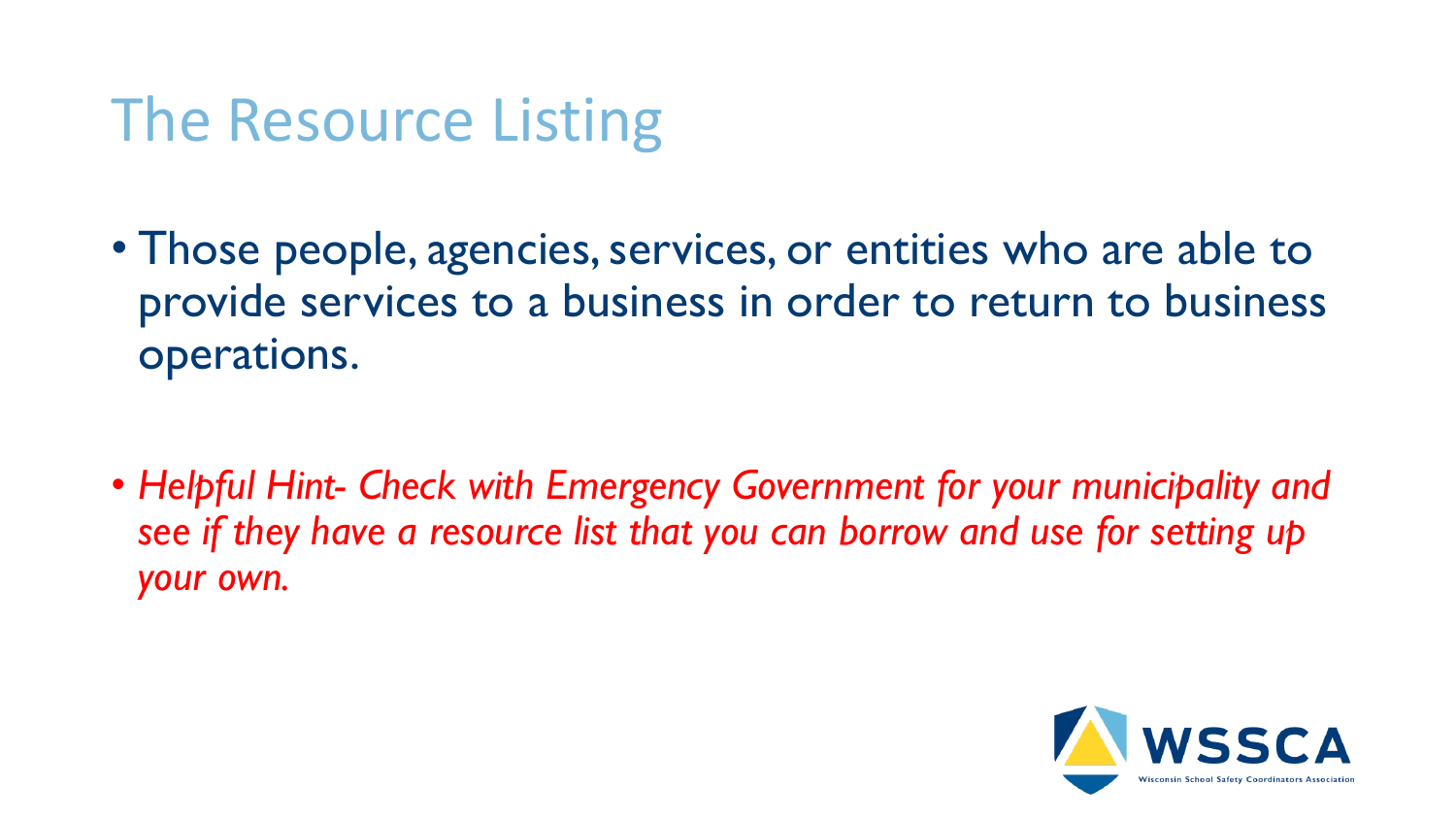#### Resources- A Quick List

- HVAC Providers
- Assessor/Appraisals
- Attorneys
- Depositories
- Bus Companies
- Churches
- Cleaning and Restorative Services
- Communications
- Electricians
- Excavating Contractors
- General Contractors
- Plumbing and Plumbing Supplies
- Septic Contractors

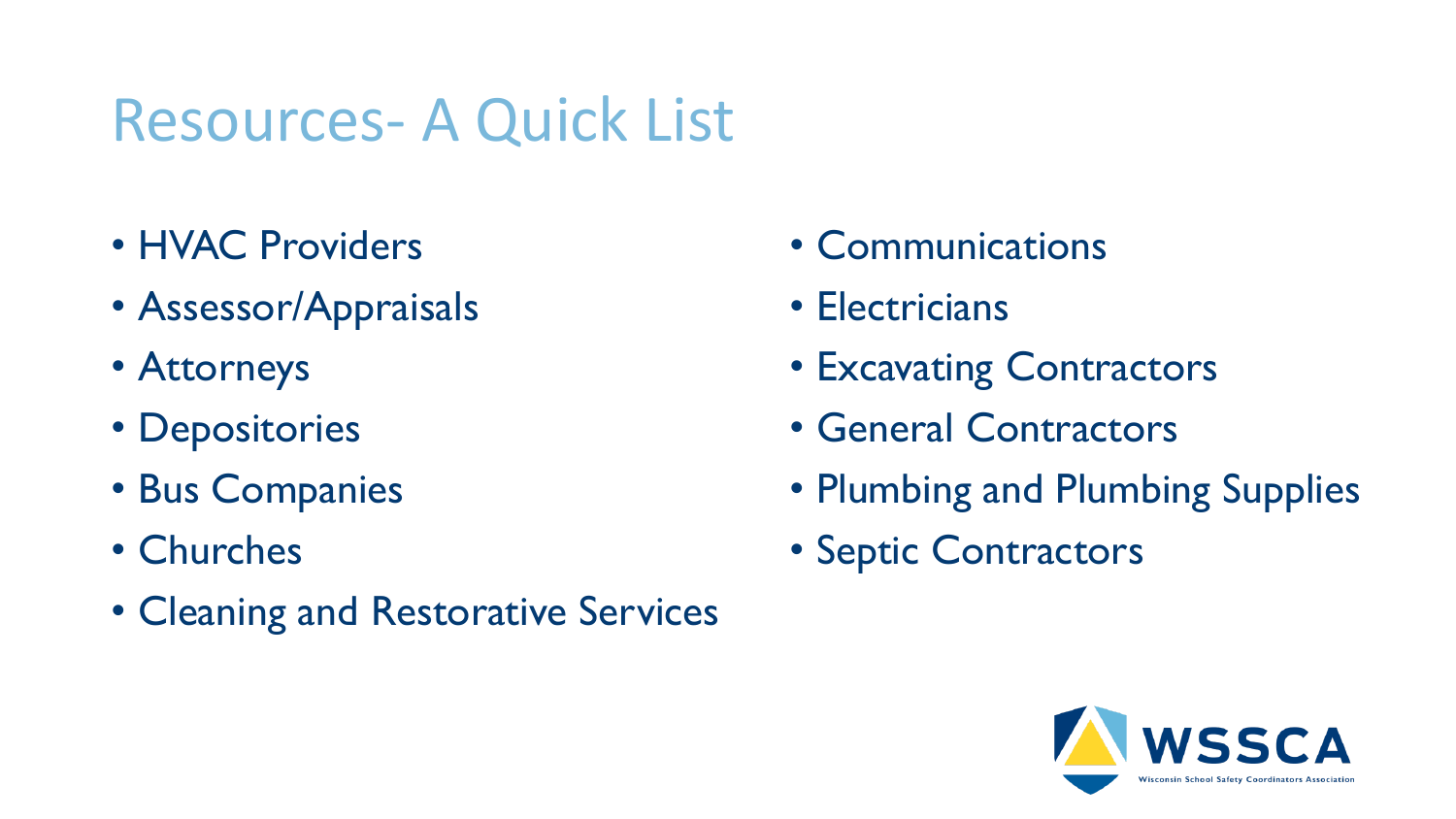#### Resources- A Quick List

- Grade and Other Schools
- Hardware Supplies
- Hospital and Medical Services
- Insurance
- Mobile Decontamination
- Movers and Storage
- On Site- Portable Sanitation
- Pest Control
- Public Services
- Radio and Media Outlets
- Security Companies
- Fencing Companies
- Software Support and Computer **Operations**
- Temporary Services
- Towing Services
- Village/Town Government
- Tree Removal
- Utilities
- Weather Service

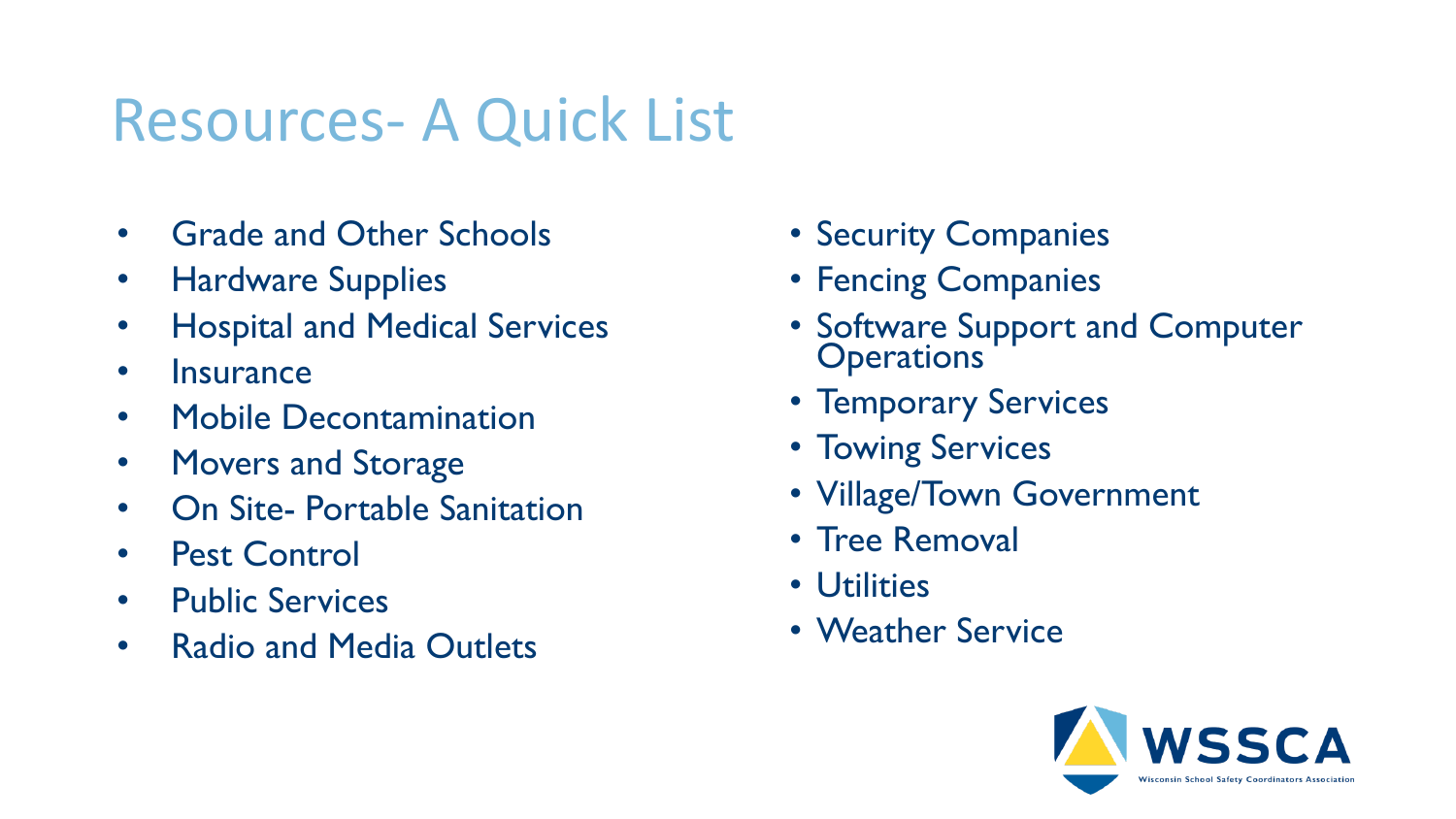- Address the issue of communications and public information as part of continuity/recovery. Don't assume everyone knows.
- Identify Recovery Planning Sites- Backups

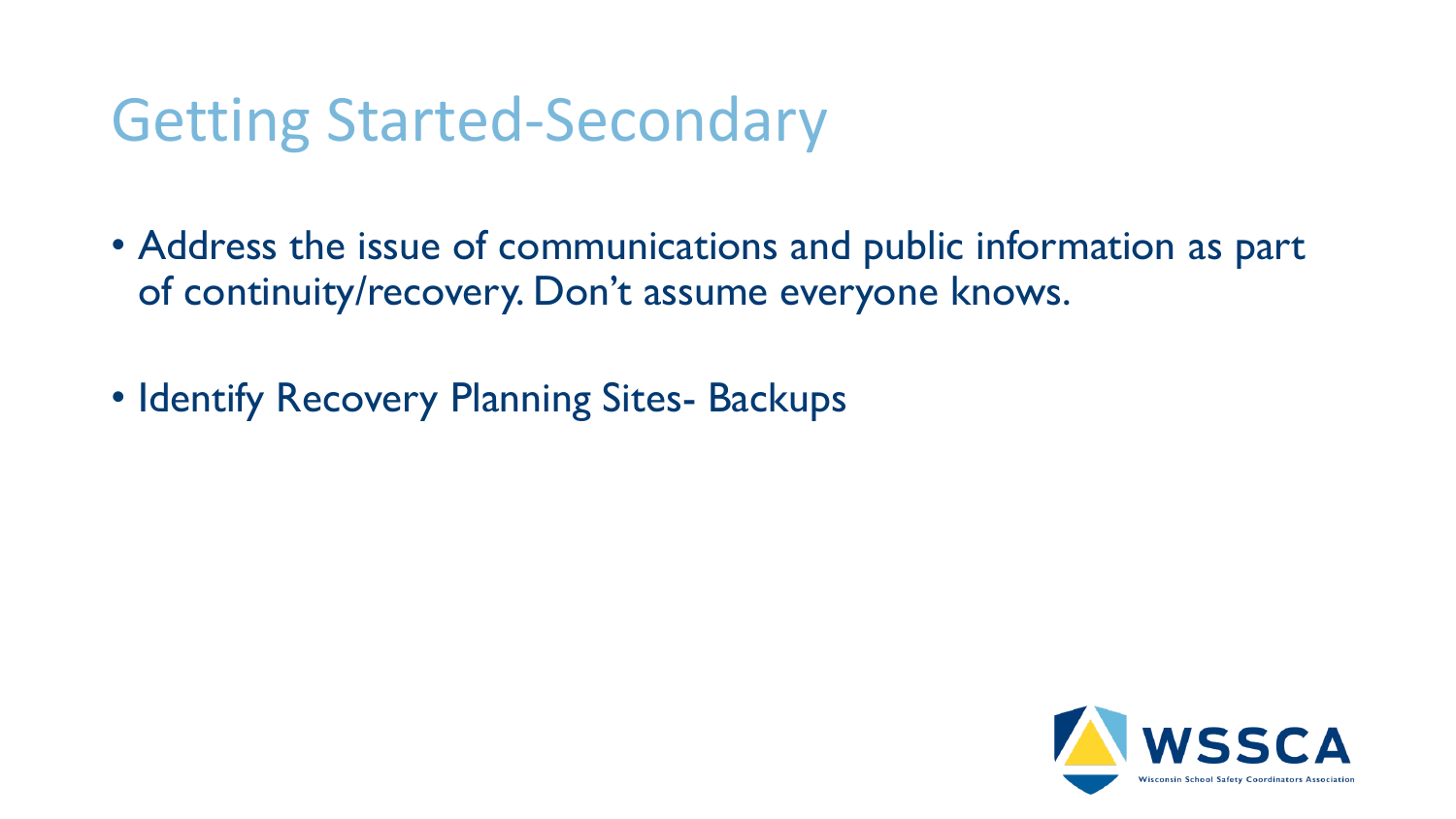Response Protocol- BCP- Before you write the plan document!

Determine how the plan will be implemented and under whose authority-Establish Response Protocol to the BCP

- Detect and determine a disaster condition- Crisis Response Team (CRT)
- 2. Notify Persons Responsible for Recovery-BCPT (Business Continuity Plan Team)
- 3. Initiate the BCP
- 4. Activate ICS as Necessary
- **Disseminate Public Information**
- 6. Provide Support Services- Primary and call in as necessary

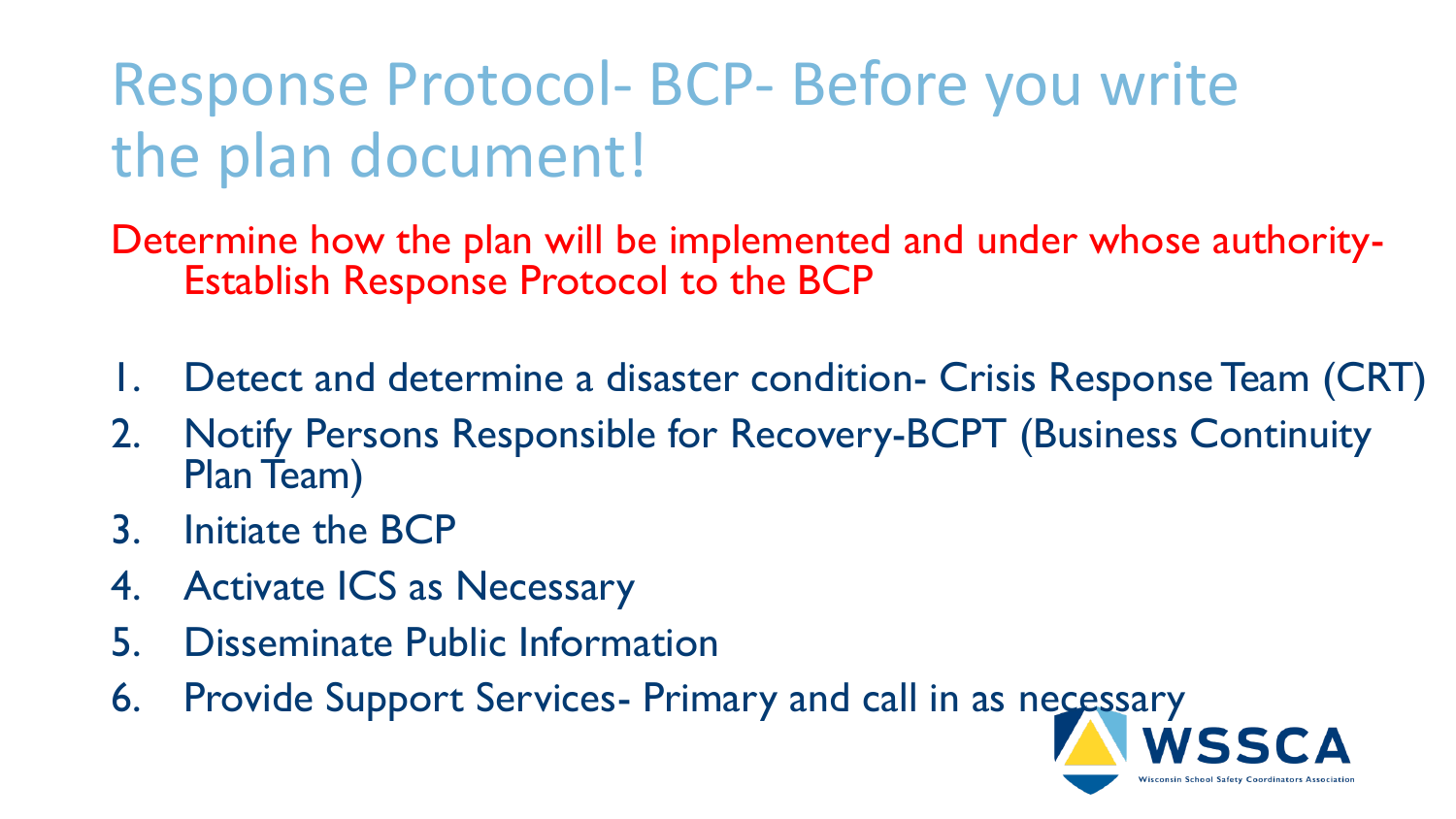#### Getting Started- Tertiary

- Write the Plan- Draft Form
	- Share with team members before review session
	- Come prepared to discuss plan and operations
	- Be critical of the efforts and diagnose problems with vision of: What if?
	- Recommend adoption of the plan through motion and forward to the BOE- Becomes formal BOE policy.

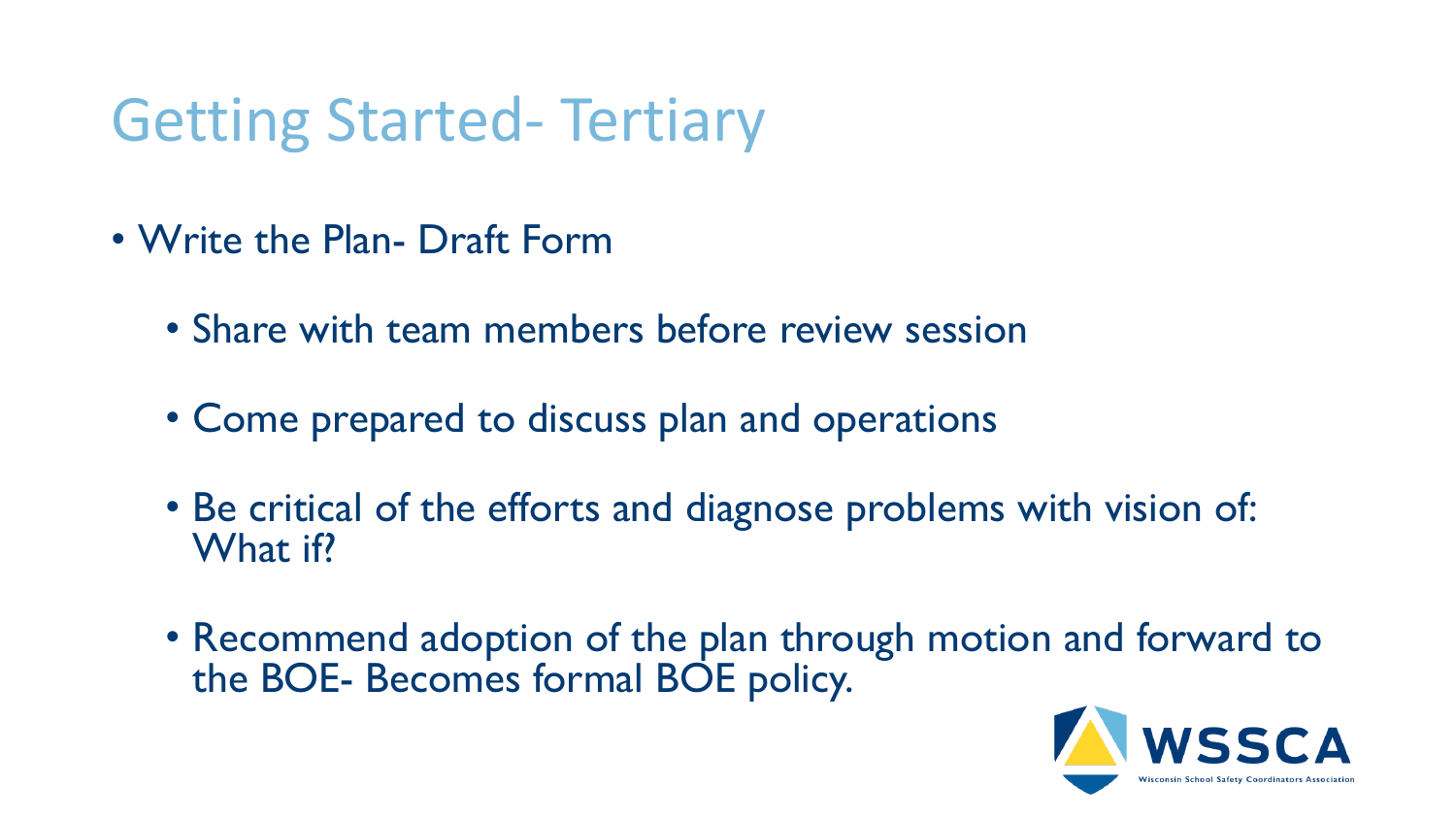#### A Good Example and Lesson

- Power Outage- May 13, 2009
	- 4:30 power out to school-West/Center- Line cut on propertyimpact 100,000 sq. ft- Electric and fire control
	- Recovery team on site by 4:45
	- Inspection of damage and loss of utility determined to be severe
	- Resources and specialists called in
	- Team determines at 7:30 p.m.- Late start is in order- Resources being brought in to resume operations by 9:30 a.m.

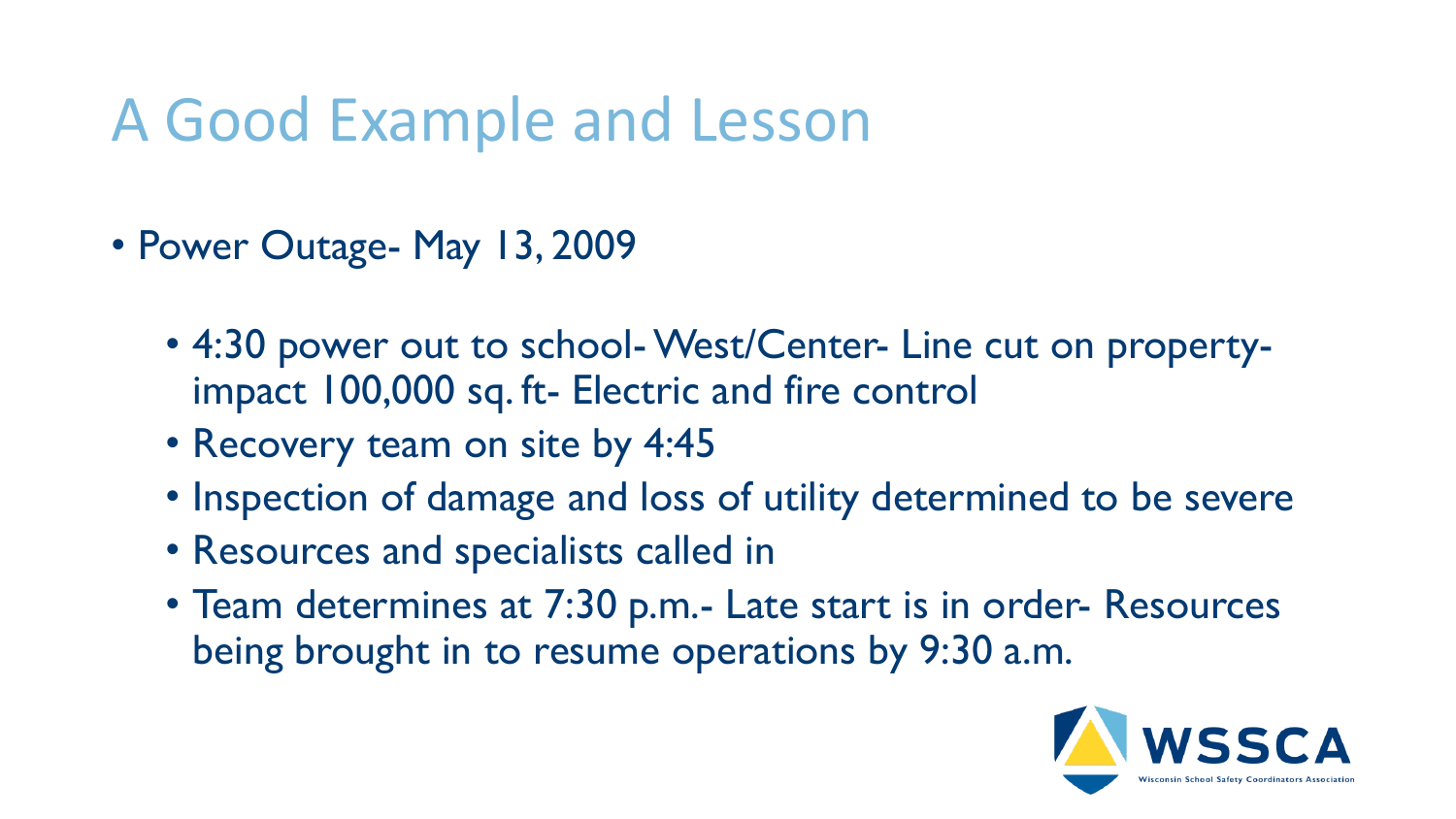#### Lesson Continued

- 8:11 P.M. Instant alert to staff notice of Late Start and situation
- 8:20 P.M Instant Alert to all students inform of Late Start
- 8:40-9:30 P.M.- Operations considerations and alternate sites for classes developed- Contingency
- 10:00 P.M. Sleep

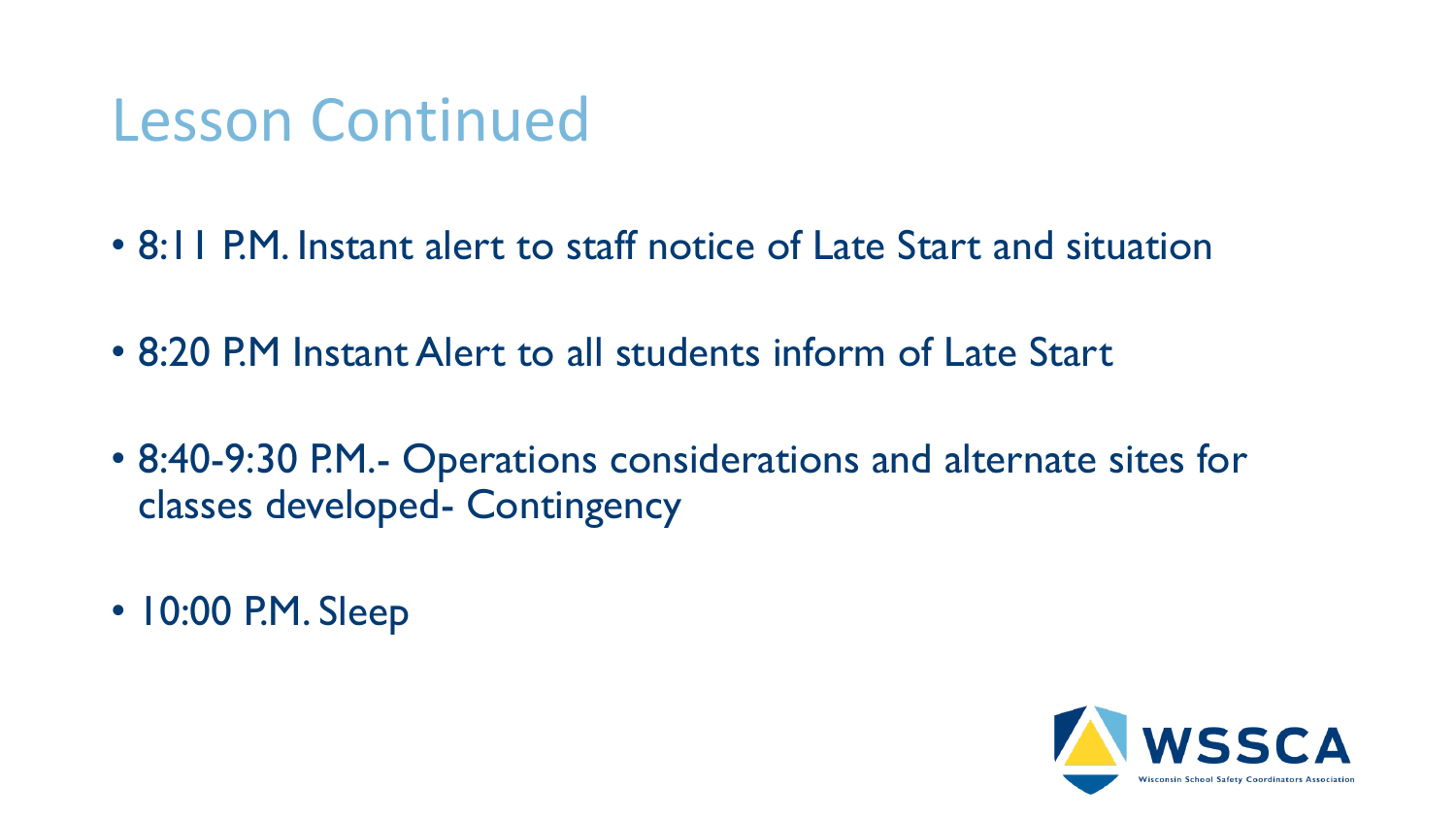#### Thursday May 14, 2009

- 6:30 a.m. First portable generator on site
- 7:30 a.m. Backup generator running and powering small circuit operations- No **HVAC**
- 8:30 a.m. Phone system switched to different circuits and operational
- 8:30 Staff report to school- Meeting
- 9:30 a.m. School starts with modified locations and limits on power- Fire Department signed off on occupancy using PA system for fire notification
- 9:30-3:00 Additional generation capacity provided and power restored to impacted areas
- 3:30 p.m. Network powered down for night
- 8:00 p.m. Backup generator powered down for night

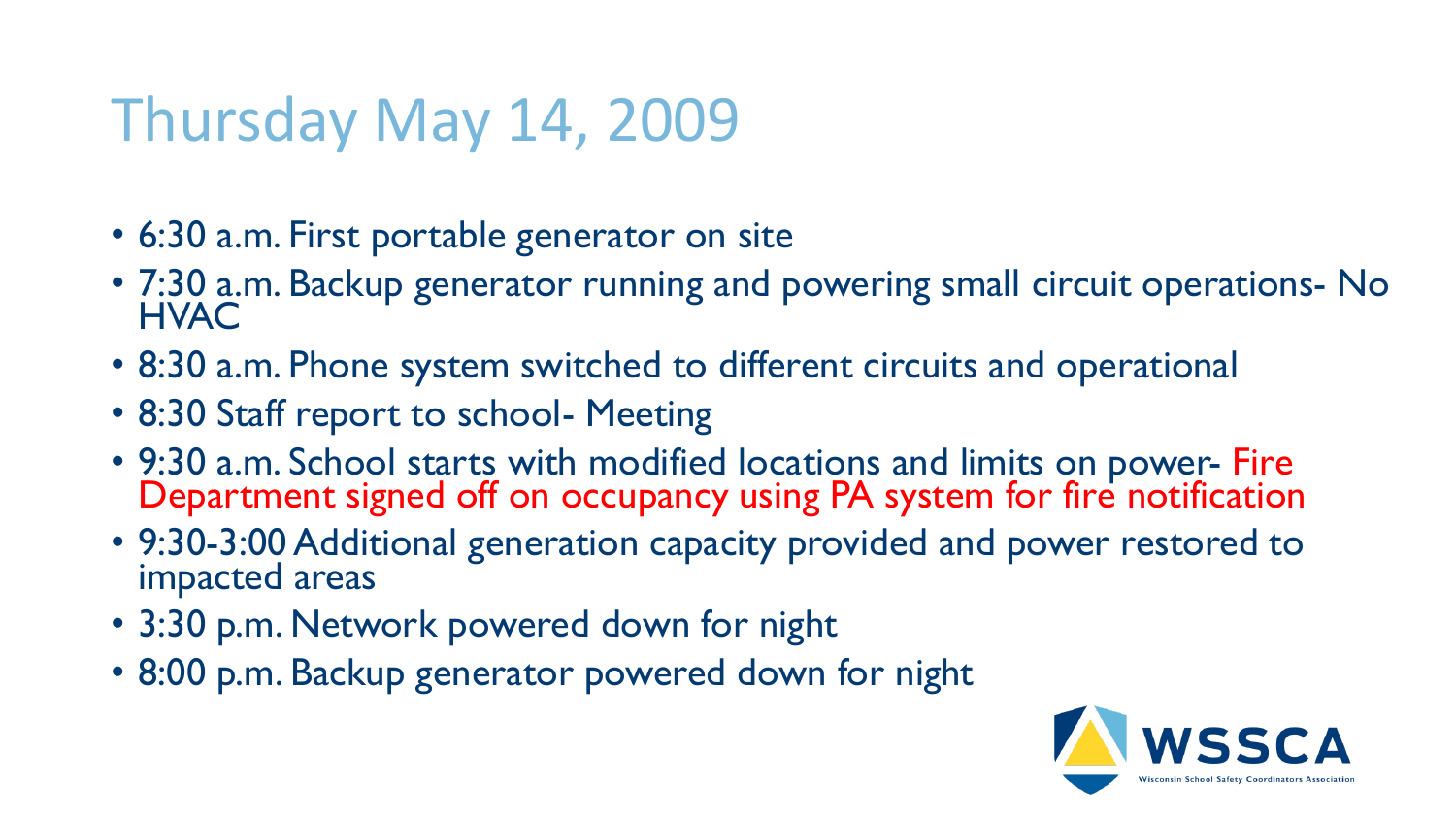## Friday May 15

- ▪7:25 a.m. Classes run as normal
- ■9:00 a.m. Network switched back on with generated electricity to switches
- **Example 2 Figure 10 Figure 10 Figure 10 Figure 10 Figure 10 Figure 10 Figure 10 Figure 10 Figure 10 Figure 10 Figure 10 Figure 10 Figure 10 Figure 10 Figure 10 Figure 10 Figure 10 Figure 10 Figure 10 Figure 10 Figure 10 F** took more than two weeks to become fully sound. Educationally:
	- ▪We lost 2 hours of instruction.
	- **Example 1 Lost network capability for 36 hours**
	- **ELost phone system for 16 hours**
	- **ELost HVAC for I week-Windows and cooler temps helped.**
- **The plan worked because we were prepared.**

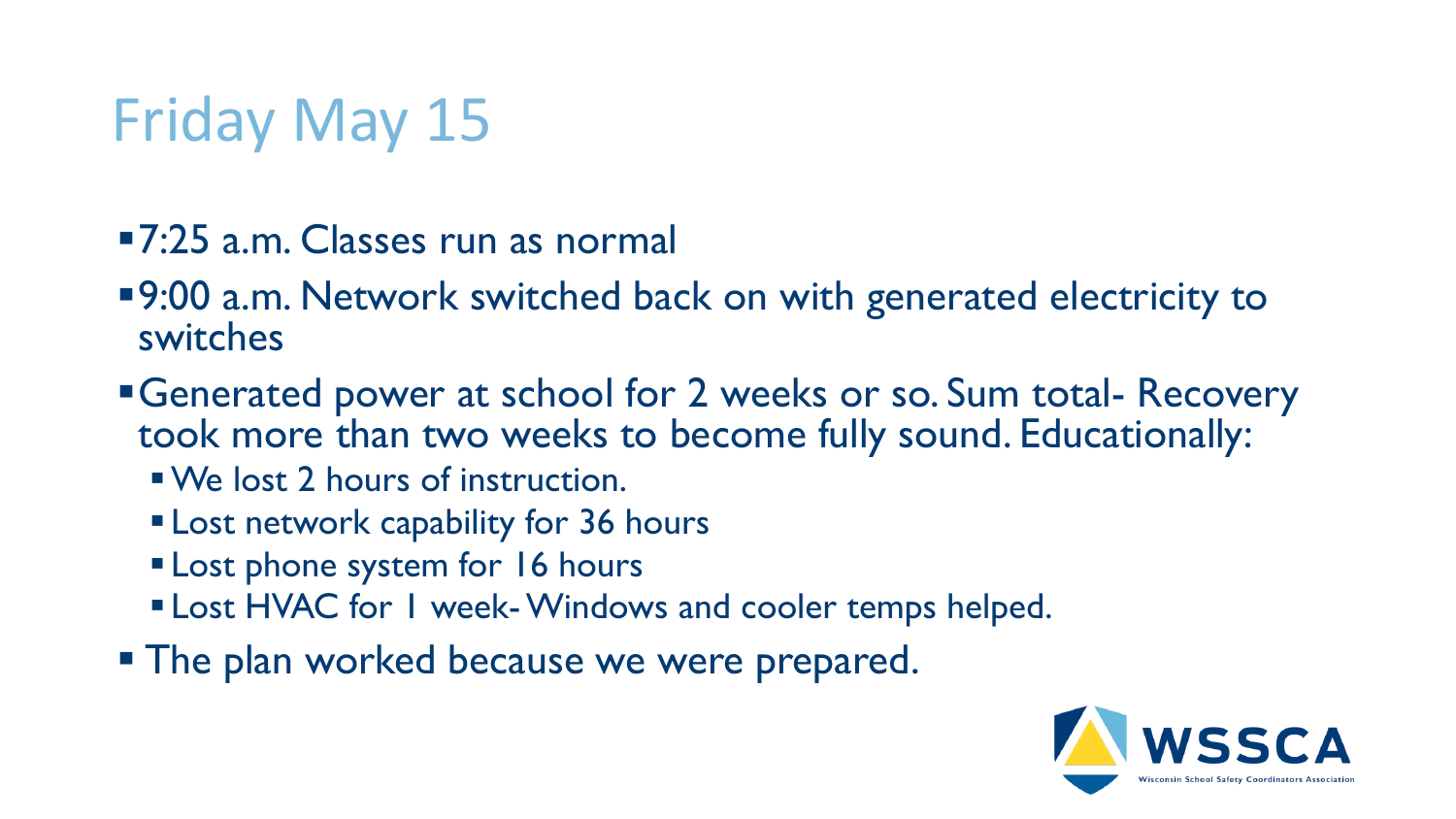#### Boring Gone Bad!



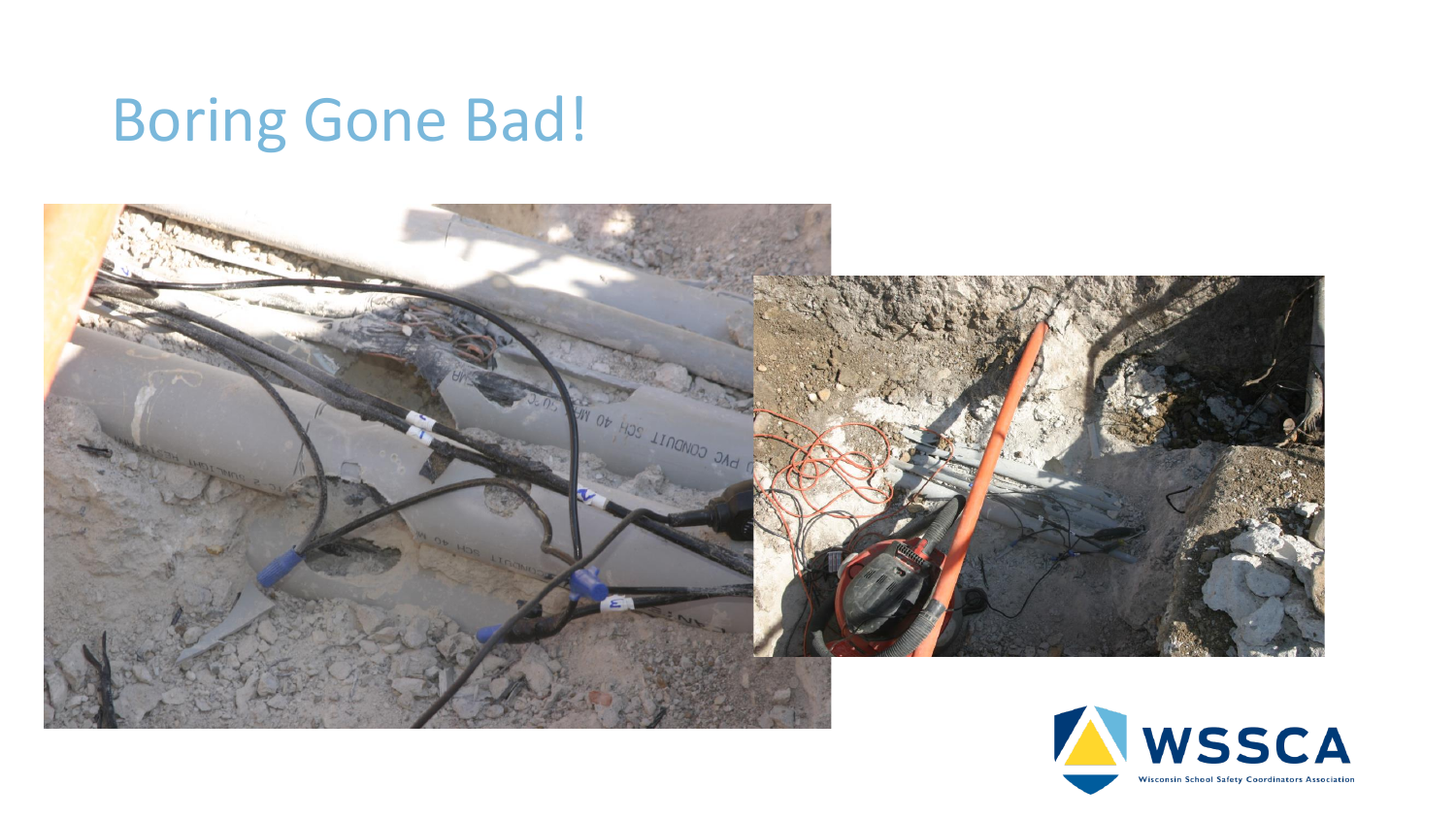#### A Couple of Final Thoughts

- Recovery takes time to plan for, implement, and write. Recovery or Business Continuity Planning is the final requirement in comprehensive safety. Never discount its importance.
- Don't forget about the psychological needs of students and staff both in the near term and long term. Don't stop with services until no one shops up and then continue to look for people in trauma.
- There are computerized programs available to assist you in doing the plan. Ex: Sustainable Planner